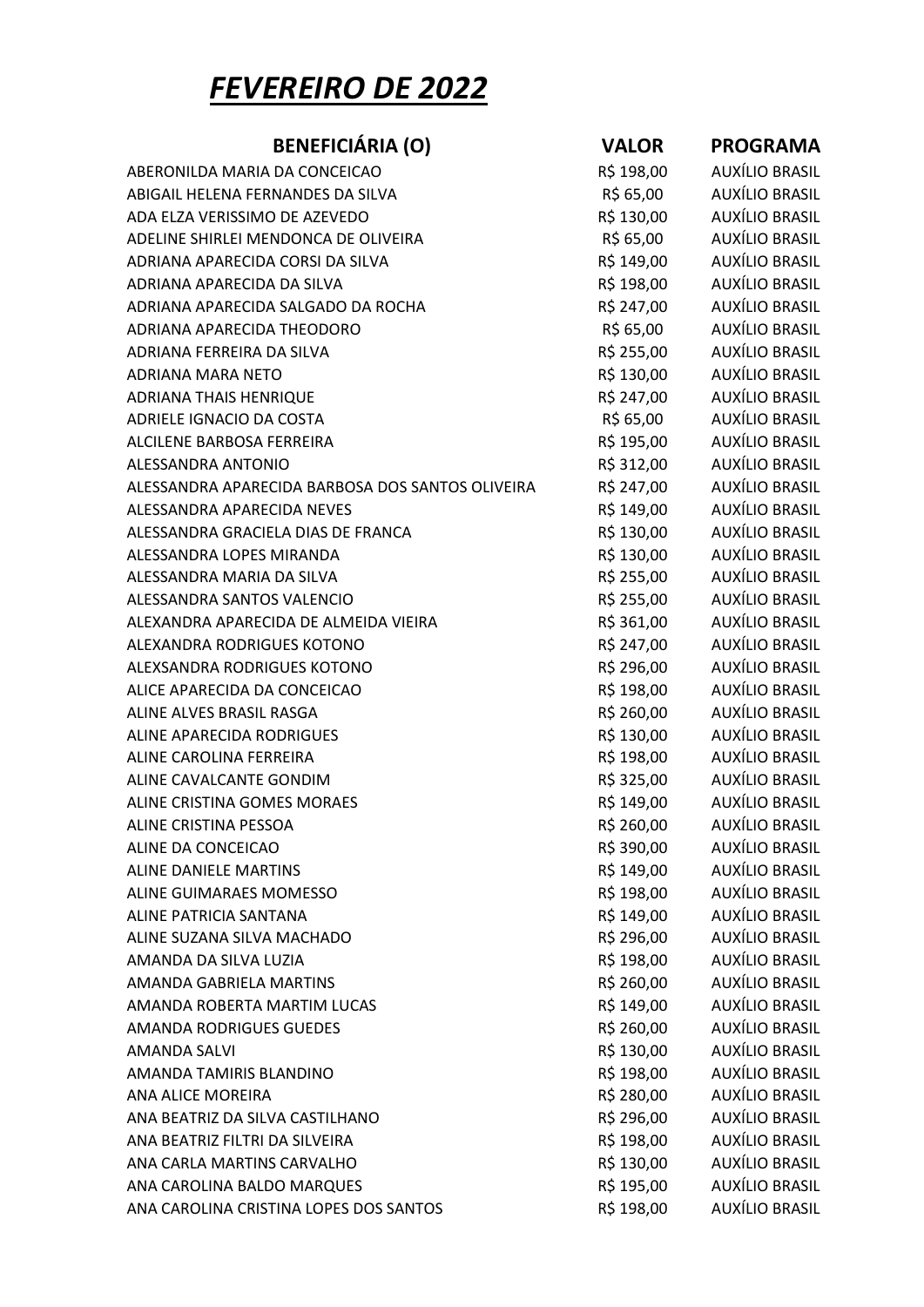ANA CAROLINA DANIEL FRANZONI R\$ 133,00 AUXÍLIO BRASIL ANA CAROLINA DE OLIVEIRA R\$ 130,00 AUXÍLIO BRASIL ANA CAROLINA DE OLIVEIRA R\$ 65,00 AUXÍLIO BRASIL ANA CAROLINA FERREIRA DA SILVA CAROLINA ESTE EN AREA EN AREA EN AREA EN AREA EN AREA EN ARASIL ANA CLAUDIA DE MELO R\$ 130,00 AUXÍLIO BRASIL ANA CLAUDIA DOS SANTOS R\$ 195,00 AUXÍLIO BRASIL ANA CRISTINA DIAS VIEIRA REPORTED ANNO 1992, ANNO 2008 AUXÍLIO BRASIL ANA GLAUCIA DE SOUZA SANTOS R\$ 247,00 AUXÍLIO BRASIL ANA LETICIA APARECIDA GARCIA CONSIDERED E RESERVADO AUXÍLIO BRASIL ANA LUCIA TEODORO R\$ 149,00 AUXÍLIO BRASIL ANA LUIZA TREVIZAN DOMENEGUET FREDRIGHED RS 247,00 AUXÍLIO BRASIL ANA PAULA CANDIDO LEITE SANTOS R\$ 198,00 AUXÍLIO BRASIL ANA PAULA CERIBELI R\$ 65,00 AUXÍLIO BRASIL ANA PAULA CREMONA DA SILVA RESIDENTE E ANA PAULA CREMONA DA SILVA ANA PAULA DE OLIVEIRA DE RESTANDA EN ENFERANCIA EN ENFERASIONAL EN EL ENTRE EN ENFERASIONALE EN EL ENTRE EN EN ANA PAULA DE SOUZA DE SOUZA ESTE EN ENSEMBRASIL EN ENSEMBRASILES EN ENSEMBRASILES EN ENSEMBRASILES EN ENSEMBRASIL ANA PAULA DE SOUZA VENTURA ANA ESTADO EN AREA EN ENTREGADO EN AUXÍLIO BRASIL ANA PAULA RODRIGUES R\$ 130,00 AUXÍLIO BRASIL ANA PAULA VILAS BOAS R\$ 198,00 AUXÍLIO BRASIL ANA RITA DE OLIVEIRA R\$ 198,00 AUXÍLIO BRASIL ANDERSON ALEXANDRE DA COSTA R\$ 25,00 AUXÍLIO BRASIL ANDREA FATIMA DE ANDRADE **AUXÍLIO BRASIL** R\$ 195,00 AUXÍLIO BRASIL ANDREIA BATISTA DE OLIVEIRA SILVA RESERIA EN SEGUIDO DE AUXÍLIO BRASIL ANDREIA BORGES DE OLIVEIRA **REGISTE E EN ENGLIS E AUXÍLIO BRASIL** ANDREIA CLAUDIA DOS SANTOS R\$ 149,00 AUXÍLIO BRASIL ANDREIA CRISTIANE BORGES SCARANTI R\$ 50,00 AUXÍLIO BRASIL ANDREIA CRISTIANE DA SILVA GIMENEZ FREDRESS EN RESISTADO AUXÍLIO BRASIL ANDREIA CRISTINA ALVES ONGILIO R\$ 224,00 AUXÍLIO BRASIL ANDREIA CRISTINA BATIZOCO R\$ 247,00 AUXÍLIO BRASIL ANDREINA DE SOUSA BLANDINO R\$ 195,00 AUXÍLIO BRASIL ANDREINE PEREIRA DA SILVA CONTRASSER EN ENTRE EN ENTRE EN ENTRE EN ENTRE EN ENTRE EN ENTRE EN ENTRE EN ENTRE E ANDRESSA ALVES BEZERRA DA SILVA CONTRASSER EN ENGLACIO DE AUXÍLIO BRASIL ANDRESSA REGIANE APARECIDA BERNARDES **R\$ 198,00** AUXÍLIO BRASIL ANDREZA APARECIDA MENEZES **AUXÍLIO BRASIL** R\$ 130,00 AUXÍLIO BRASIL ANDREZA CRISTINA DOS SANTOS R\$ 65,00 AUXÍLIO BRASIL ANDREZA MARTINS R\$ 149,00 AUXÍLIO BRASIL ANESIA DA SILVA CARDOSO ANAS EN ANGLESIA DA SILVA CARDOSO AUXÍLIO BRASIL ANGELA APARECIDA FERRANTI DIAS 6 (296,00 AUXÍLIO BRASIL ANGELA BERNADETI CAYANI DE MORAES **R\$ 65,00** AUXÍLIO BRASIL ANGELA MARIA DE PAULA R\$ 65,00 AUXÍLIO BRASIL ANGELA MARIA FERREIRA CAMPINEIRO SILVA RS 130,00 AUXÍLIO BRASIL ANGELITA CRISTINA DE SOUZA R\$ 195,00 AUXÍLIO BRASIL ANGELITA FERREIRA DA COSTA COSTA DE EN ENSEMBLE A RESERVADO AUXÍLIO BRASIL ANOIRAN DOS SANTOS MORAIS **External anois en Executor AUXÍLIO BRASIL** ANTONIA CELIA GOMES DOS SANTOS **AUXÍLIO BRASIL** R\$ 149,00 AUXÍLIO BRASIL ANTONIA GERLANDIA DA SILVA CONTRASSIDO DE REGIONES EN SURFASILADA EN ENTRAÑA EN ARASIL ANTONIA KEULY SOARES DOS SANTOS R\$ 65,00 AUXÍLIO BRASIL ANTONIA LUCIENE DE ARAUJO SILVA **R\$ 149,00** AUXÍLIO BRASIL ANTONIA TEIXEIRA DA SILVA SIQUEIRA **R\$ 65,00** AUXÍLIO BRASIL APARECIDA BARBATO DA SILVA CONSEGUIDA EN SURFECIDA BARBATO DA SILVA APARECIDA FATIMA DE AGUIAR SALES DE OLIVEIRA R\$ 65,00 AUXÍLIO BRASIL APARECIDA NATALINA ONOFRE R\$ 149,00 AUXÍLIO BRASIL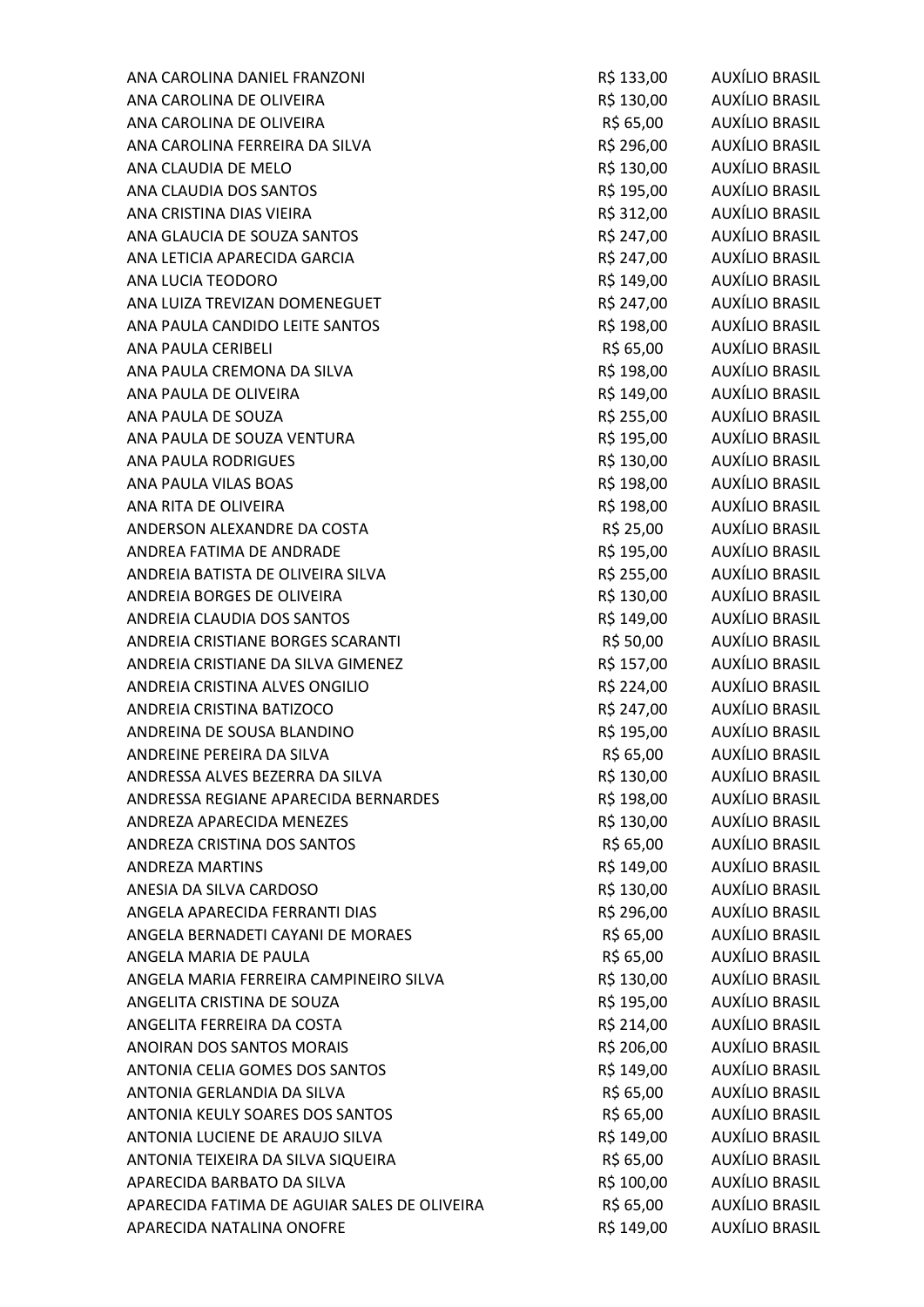| APARECIDA VIEIRA DE JESUS          | R\$ 25,00  | AUXÍLIO BRASIL        |
|------------------------------------|------------|-----------------------|
| ARIANE APARECIDA DE ALMEIDA        | R\$ 198,00 | AUXÍLIO BRASIL        |
| ARIANE APARECIDA DE SOUZA          | R\$ 247,00 | AUXÍLIO BRASIL        |
| AUANA REGI MARQUES DE OLIVEIRA     | R\$ 247,00 | AUXÍLIO BRASIL        |
| AUREA FERNANDA VERCEZI             | R\$ 195,00 | <b>AUXÍLIO BRASIL</b> |
| AURILEIA DA COSTA BORGES           | R\$ 206,00 | AUXÍLIO BRASIL        |
| <b>AURILENE MORAES GOMES</b>       | R\$ 198,00 | AUXÍLIO BRASIL        |
| <b>BARBARA LUIZA DA SILVA</b>      | R\$ 195,00 | AUXÍLIO BRASIL        |
| BARBARA SANTOS FERREIRA DE GOIS    | R\$ 149,00 | <b>AUXÍLIO BRASIL</b> |
| <b>BEATRIZ ALVES TOZZARINI</b>     | R\$ 65,00  | AUXÍLIO BRASIL        |
| BEATRIZ DA SILVA TOMAZINI          | R\$ 195,00 | AUXÍLIO BRASIL        |
| BEATRIZ DAS DORES BARTHOLOMEU      | R\$ 130,00 | AUXÍLIO BRASIL        |
| BEATRIZ EDUARDA QUEIROZ            | R\$ 65,00  | AUXÍLIO BRASIL        |
| <b>BEATRIZ LOPES BRAZ</b>          | R\$ 520,00 | AUXÍLIO BRASIL        |
| <b>BEATRIZ MICHELI DE LIMA</b>     | R\$ 149,00 | <b>AUXÍLIO BRASIL</b> |
| BEATTRIZ CAROLINY DA SILVA         | R\$ 130,00 | <b>AUXÍLIO BRASIL</b> |
| BETANIA DE JESUS SANTOS NEGRAO     | R\$ 195,00 | AUXÍLIO BRASIL        |
| <b>BIANCA DE PAULA FREITAS</b>     | R\$ 65,00  | AUXÍLIO BRASIL        |
| <b>BIANCA DOS SANTOS CANDIDO</b>   | R\$ 204,00 | <b>AUXÍLIO BRASIL</b> |
| <b>BIANCA SANTOS DE LIMA</b>       | R\$ 247,00 | <b>AUXÍLIO BRASIL</b> |
| <b>BIANCA SILVA DE LIMA</b>        | R\$ 149,00 | AUXÍLIO BRASIL        |
| BRENDA BEATRIZ TIZO DE SOUZA       | R\$ 130,00 | AUXÍLIO BRASIL        |
| BRENDA GRAZIELA BARBOSA            | R\$ 195,00 | <b>AUXÍLIO BRASIL</b> |
| <b>BRUNA BORBA DE CARVALHO</b>     | R\$ 130,00 | <b>AUXÍLIO BRASIL</b> |
| BRUNA DOLORES ANUNCIATO            | R\$ 149,00 | AUXÍLIO BRASIL        |
| <b>BRUNA ELIZABETE ALVES</b>       | R\$ 133,00 | AUXÍLIO BRASIL        |
| <b>BRUNA FRANCIELI DE LIMA</b>     | R\$ 130,00 | AUXÍLIO BRASIL        |
| BRUNA SILVA DE SOUZA               | R\$ 149,00 | AUXÍLIO BRASIL        |
| <b>CAIQUE MILANI</b>               | R\$ 101,00 | <b>AUXÍLIO BRASIL</b> |
| CAMILA ADRIELE APARECIDA RAMOS     | R\$ 84,00  | AUXÍLIO BRASIL        |
| CAMILA BOTELHO DA SILVA            | R\$ 260,00 | <b>AUXÍLIO BRASIL</b> |
| CAMILA CARVALHO CARDOSO            | R\$ 149,00 | AUXÍLIO BRASIL        |
| CAMILA CRISTINA FERREIRA           | R\$ 260,00 | AUXÍLIO BRASIL        |
| CAMILA DOS SANTOS MARTINS THEODORO | R\$ 390,00 | <b>AUXÍLIO BRASIL</b> |
| CAMILA FERREIRA TAVARES DA SILVA   | R\$455,00  | <b>AUXÍLIO BRASIL</b> |
| CAMILA GOMES BEMFICA PERES         | R\$ 130,00 | <b>AUXÍLIO BRASIL</b> |
| <b>CAMILA GONCALVES</b>            | R\$ 198,00 | <b>AUXÍLIO BRASIL</b> |
| CAMILA LOURENCO DA SILVA           | R\$ 195,00 | <b>AUXÍLIO BRASIL</b> |
| CAMILA RIBEIRO DE OLIVEIRA         | R\$ 325,00 | <b>AUXÍLIO BRASIL</b> |
| CAMILA VITORIA VENTRESCHI          | R\$ 195,00 | AUXÍLIO BRASIL        |
| CAMILA WICHINHESKI ORLANDI         | R\$ 198,00 | <b>AUXÍLIO BRASIL</b> |
| CARINA APARECIDA MIGUEL            | R\$ 260,00 | <b>AUXÍLIO BRASIL</b> |
| CARLA CRISTINA FIRMINO             | R\$ 65,00  | AUXÍLIO BRASIL        |
| <b>CARLA CRISTINA LEITE</b>        | R\$ 101,00 | <b>AUXÍLIO BRASIL</b> |
| <b>CARLA GIOVANA MIGUEL</b>        | R\$ 198,00 | <b>AUXÍLIO BRASIL</b> |
| <b>CARLA REGINA MENEZES</b>        | R\$ 198,00 | <b>AUXÍLIO BRASIL</b> |
| CARLEANY EDUARDA SILVA SANTOS      | R\$ 130,00 | AUXÍLIO BRASIL        |
| CARLEINE PEREIRA DA SILVA          | R\$ 149,00 | <b>AUXÍLIO BRASIL</b> |
| CAROL APARECIDA RODRIGUES DA SILVA | R\$ 130,00 | <b>AUXÍLIO BRASIL</b> |
| CAROLINA DE FATIMA SANTOS MARTINS  | R\$ 198,00 | <b>AUXÍLIO BRASIL</b> |
| <b>CAROLINA DE SOUZA</b>           | R\$ 130,00 | <b>AUXÍLIO BRASIL</b> |
| CAROLINE LORRAINE DE OLIVEIRA      | R\$ 130,00 | AUXÍLIO BRASIL        |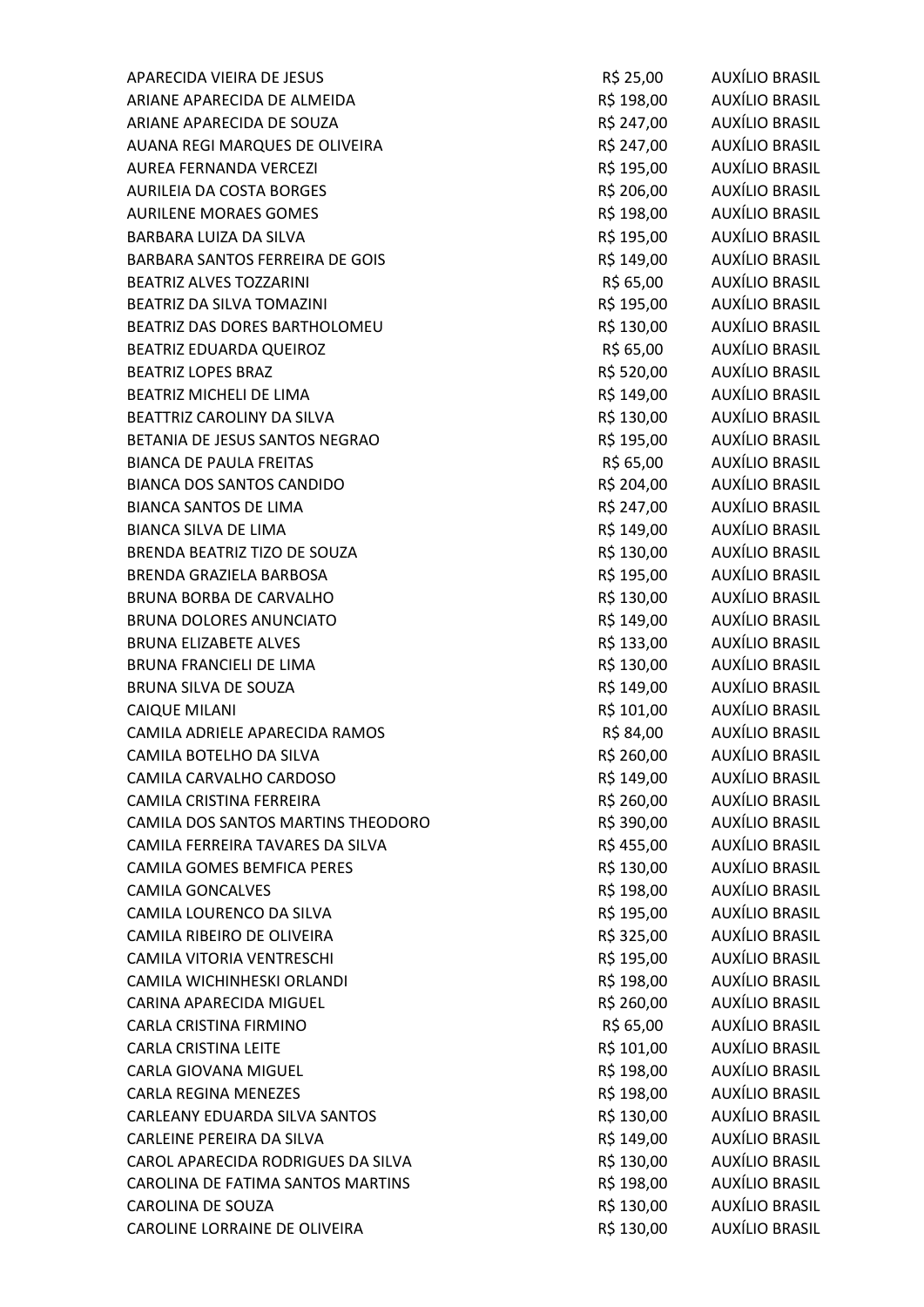| CAROLINE LOURENCO DA SILVA                 | R\$ 325,00 | AUXÍLIO BRASIL        |
|--------------------------------------------|------------|-----------------------|
| CELIA ONEIDE ALENCAR DOS SANTOS            | R\$ 130,00 | AUXÍLIO BRASIL        |
| <b>CELIA SOUSA DE MORAES</b>               | R\$ 130,00 | AUXÍLIO BRASIL        |
| CELINE DE LIMA BARREIRA                    | R\$ 195,00 | AUXÍLIO BRASIL        |
| CENISE CRISTINA ALVES CARDOSO              | R\$ 130,00 | AUXÍLIO BRASIL        |
| <b>CHRISLIELY RUFATO</b>                   | R\$ 130,00 | AUXÍLIO BRASIL        |
| CINTIA CARLA SANTOS SILINGARDI             | R\$ 65,00  | AUXÍLIO BRASIL        |
| CINTIA CRISTINA PIRES REBELLO SANTANA      | R\$ 247,00 | <b>AUXÍLIO BRASIL</b> |
| CINTIA MAIRA DE OLIVEIRA                   | R\$ 198,00 | <b>AUXÍLIO BRASIL</b> |
| <b>CINTIA MOURA</b>                        | R\$ 390,00 | <b>AUXÍLIO BRASIL</b> |
| CLANE RAFAELE DE JESUS COSTA               | R\$ 65,00  | AUXÍLIO BRASIL        |
| CLAUDIA CRISTINA DA SILVA LUCRECIO         | R\$ 140,00 | AUXÍLIO BRASIL        |
| CLAUDIA LEANDRA GALVANI                    | R\$ 130,00 | AUXÍLIO BRASIL        |
| CLAUDIANA RODRIGUES DA SILVA               | R\$ 260,00 | <b>AUXÍLIO BRASIL</b> |
| <b>CLAUDIANA TORRES DE BRITO LIMA</b>      | R\$ 195,00 | AUXÍLIO BRASIL        |
| <b>CLAUDILENE SIMEIA DOS REIS</b>          | R\$ 130,00 | AUXÍLIO BRASIL        |
| CLAUDINEIA JOANA DOS SANTOS                | R\$ 130,00 | AUXÍLIO BRASIL        |
| <b>CLEANE NERIS ALVES</b>                  | R\$ 130,00 | AUXÍLIO BRASIL        |
| CLEIA APARECIDA DE CARVALHO SILVA          | R\$ 195,00 | <b>AUXÍLIO BRASIL</b> |
| CLEIA REGIANE DOS SANTOS MARTINS           | R\$ 255,00 | AUXÍLIO BRASIL        |
| CLEIDE LIMA ARAUJO                         | R\$ 65,00  | AUXÍLIO BRASIL        |
| <b>CLEIDE NEIA GUILHERMITTI</b>            | R\$ 260,00 | AUXÍLIO BRASIL        |
| <b>CLELIA REGINA CESCON</b>                | R\$ 101,00 | AUXÍLIO BRASIL        |
| <b>CLEONICE ROMANO</b>                     | R\$ 100,00 | <b>AUXÍLIO BRASIL</b> |
| CLERIA DE ARAUJO SANTOS DE SOUZA           | R\$ 325,00 | AUXÍLIO BRASIL        |
| <b>CREUZA MARIA DE JESUS</b>               | R\$ 65,00  | AUXÍLIO BRASIL        |
| CRISCHELEN RAIANA ARAUJO DOS SANTOS        | R\$ 149,00 | AUXÍLIO BRASIL        |
| <b>CRISCIA TAINA ARANTES</b>               | R\$ 149,00 | <b>AUXÍLIO BRASIL</b> |
| CRISLAINE APARECIDA UCHOA DE OLIVEIRA      | R\$ 149,00 | AUXÍLIO BRASIL        |
| <b>CRISLAINE JAINE MINELLI ALVES</b>       | R\$ 247,00 | AUXÍLIO BRASIL        |
| CRISLEIANE CRISTINA ALVES DOS SANTOS       | R\$ 198,00 | <b>AUXÍLIO BRASIL</b> |
| CRISTIANA APARECIDA VIEIRA VENTURA ALMEIDA | R\$ 100,00 | AUXÍLIO BRASIL        |
| CRISTIANA DIAS DE OLIVEIRA                 | R\$ 296,00 | <b>AUXÍLIO BRASIL</b> |
| CRISTIANA MARIA MINELLI ALVES              | R\$ 224,00 | AUXÍLIO BRASIL        |
| CRISTIANA SOUZA DE JESUS                   | R\$ 149,00 | <b>AUXÍLIO BRASIL</b> |
| CRISTIANE APARECIDA DA SILVA               | R\$ 195,00 | AUXÍLIO BRASIL        |
| <b>CRISTIANE APARECIDA TELLES</b>          | R\$ 198,00 | AUXÍLIO BRASIL        |
| CRISTIANE APARECIDA UCHOA DE OLIVEIRA      | R\$ 149,00 | AUXÍLIO BRASIL        |
| CRISTIANE DA SILVA PEREIRA DOS SANTOS      | R\$ 260,00 | AUXÍLIO BRASIL        |
| <b>CRISTIANE DE SOUSA</b>                  | R\$ 65,00  | <b>AUXÍLIO BRASIL</b> |
| <b>CRISTIANE LEONI</b>                     | R\$ 157,00 | AUXÍLIO BRASIL        |
| CRISTIANE ROSALINA FORCARELI RODRIGUES     | R\$ 260,00 | <b>AUXÍLIO BRASIL</b> |
| CRISTIANI ESPINDOLA PEREIRA                | R\$ 149,00 | AUXÍLIO BRASIL        |
| CRISTINA APARECIDA SIQUEIRA                | R\$ 149,00 | AUXÍLIO BRASIL        |
| CRISTINA DE JESUS SOUSA                    | R\$ 206,00 | <b>AUXÍLIO BRASIL</b> |
| CRISTYANE COSTA GONCALVES AMARAL           | R\$ 198,00 | AUXÍLIO BRASIL        |
| DAIANA APARECIDA SILVA DOS SANTOS          | R\$ 68,00  | <b>AUXÍLIO BRASIL</b> |
| DAIANA SILVA ALVES                         | R\$ 149,00 | AUXÍLIO BRASIL        |
| DAIANE ALVES DA COSTA                      | R\$ 149,00 | <b>AUXÍLIO BRASIL</b> |
| DAIANE BARBOSA DA COSTA                    | R\$ 195,00 | <b>AUXÍLIO BRASIL</b> |
| DAIANE CRISTINA FERREIRA DA SILVA          | R\$ 353,00 | <b>AUXÍLIO BRASIL</b> |
| DAIANE DOS SANTOS ARAUJO                   | R\$ 304,00 | <b>AUXÍLIO BRASIL</b> |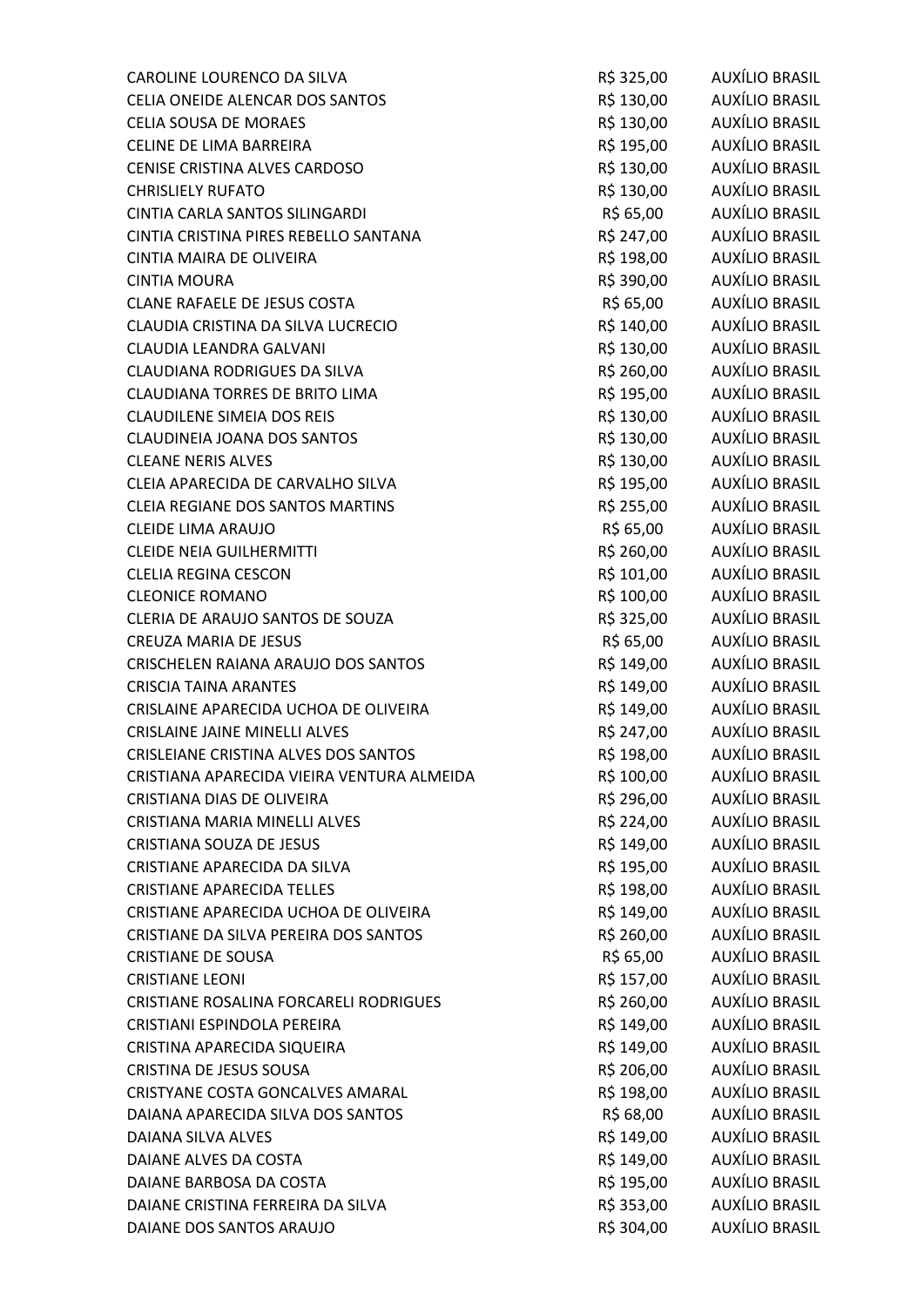| <b>DAIANE SILVA RODRIGUES</b>          | R\$ 157,00 | AUXÍLIO BRASIL        |
|----------------------------------------|------------|-----------------------|
| DAIRA FERREIRA LOPES                   | R\$ 279,00 | AUXÍLIO BRASIL        |
| DALIANE MARTINS DA COSTA               | R\$ 198,00 | AUXÍLIO BRASIL        |
| DANDARA TAIS QUEIROZ SIMISIC           | R\$ 149,00 | <b>AUXÍLIO BRASIL</b> |
| DANIELA CARLOS DA SILVA                | R\$ 65,00  | <b>AUXÍLIO BRASIL</b> |
| DANIELA CRISTIANE POPOLIN BEZERRA      | R\$ 198,00 | AUXÍLIO BRASIL        |
| DANIELA DOMICIANO LUCRECIO             | R\$ 260,00 | AUXÍLIO BRASIL        |
| DANIELA GOMES DOS SANTOS               | R\$ 247,00 | <b>AUXÍLIO BRASIL</b> |
| DANIELA REGINA NEVES VASCONCELOS       | R\$ 195,00 | AUXÍLIO BRASIL        |
| DANIELE CRISTINE BUENO                 | R\$ 130,00 | <b>AUXÍLIO BRASIL</b> |
| DANIELE MARA VALENTINO                 | R\$ 130,00 | AUXÍLIO BRASIL        |
| DANUBIA APARECIDA DE OLIVEIRA SILVA    | R\$ 195,00 | AUXÍLIO BRASIL        |
| DARA MONIQUE DE MELLO PICAO            | R\$ 149,00 | AUXÍLIO BRASIL        |
| DAYANE APARECIDA MARTINS               | R\$ 325,00 | AUXÍLIO BRASIL        |
| DEBBER BREILA VALIN BARBIERI RAFAEL    | R\$ 195,00 | AUXÍLIO BRASIL        |
| DEBORA ALINE DA SILVA ANTONIO          | R\$ 260,00 | AUXÍLIO BRASIL        |
| DEBORA ALVES DE SOUZA                  | R\$ 247,00 | AUXÍLIO BRASIL        |
| DEBORA QUINTINO DA SILVA ALVES         | R\$ 198,00 | <b>AUXÍLIO BRASIL</b> |
| <b>DEBORA VIEIRA RODRIGUES</b>         | R\$ 247,00 | <b>AUXÍLIO BRASIL</b> |
| DEISE DE OLIVEIRA SILVA                | R\$ 255,00 | AUXÍLIO BRASIL        |
| <b>DEJACI VALERIO MENEZES</b>          | R\$ 25,00  | AUXÍLIO BRASIL        |
| DELAIDE VIEIRA DA SILVA                | R\$ 260,00 | AUXÍLIO BRASIL        |
| DELZEMIRA JESUS DOS SANTOS DE OLIVEIRA | R\$ 325,00 | <b>AUXÍLIO BRASIL</b> |
| DENISE ALVES DE ALMEIDA                | R\$ 195,00 | <b>AUXÍLIO BRASIL</b> |
| DENISE APARECIDA PRIZANTELLI           | R\$ 101,00 | AUXÍLIO BRASIL        |
| DERENI PEREIRA DOS SANTOS              | R\$ 130,00 | AUXÍLIO BRASIL        |
| DEUSARINA FERREIRA RAMOS               | R\$ 130,00 | <b>AUXÍLIO BRASIL</b> |
| DIVINA JULIANA SOARES FREIRE           | R\$ 149,00 | <b>AUXÍLIO BRASIL</b> |
| <b>DRIELLI PRISCILA BESSA</b>          | R\$ 149,00 | AUXÍLIO BRASIL        |
| EDICLEIA APARECIDA SIQUEIRA            | R\$ 130,00 | AUXÍLIO BRASIL        |
| EDILAINE APARECIDA DOS SANTOS          | R\$ 195,00 | <b>AUXÍLIO BRASIL</b> |
| EDILAINE CRISTINA DA SILVA             | R\$ 296,00 | <b>AUXÍLIO BRASIL</b> |
| EDILAINE HELOISA BARBOSA               | R\$ 195,00 | AUXÍLIO BRASIL        |
| <b>EDILENE TEIXEIRA</b>                | R\$ 242,00 | AUXÍLIO BRASIL        |
| EDILEUSA COSTA DE SOUZA                | R\$ 232,00 | <b>AUXÍLIO BRASIL</b> |
| EDINA MARIA ALVES MENDES               | R\$ 195,00 | <b>AUXÍLIO BRASIL</b> |
| EDINEIA ADRIANA OLIVEIRA DE MELO       | R\$ 390,00 | <b>AUXÍLIO BRASIL</b> |
| EDIVANIA MARQUES COELHO                | R\$ 475,00 | <b>AUXÍLIO BRASIL</b> |
| EDIVANIA TEIXEIRA DA SILVA             | R\$ 260,00 | <b>AUXÍLIO BRASIL</b> |
| EDNA APARECIDA DALTOSO MACEDO          | R\$ 195,00 | AUXÍLIO BRASIL        |
| EDNA CANDIDO DA SILVEIRA FERREIRA      | R\$ 65,00  | <b>AUXÍLIO BRASIL</b> |
| EDNEIA FABIANA DOS SANTOS SIQUEIRA     | R\$ 198,00 | <b>AUXÍLIO BRASIL</b> |
| EDNEIA QUINTINO DA SILVA LIMA          | R\$ 255,00 | <b>AUXÍLIO BRASIL</b> |
| EDUARDA NAIANA DE OLIVEIRA             | R\$ 195,00 | <b>AUXÍLIO BRASIL</b> |
| ELAINE CRISTINA DE OLIVEIRA DOS SANTOS | R\$ 198,00 | <b>AUXÍLIO BRASIL</b> |
| ELAINE DA SILVA LEAL                   | R\$ 198,00 | <b>AUXÍLIO BRASIL</b> |
| ELAINE DE OLIVEIRA MARQUES PINTO       | R\$ 149,00 | <b>AUXÍLIO BRASIL</b> |
| ELAINE SILVA MIRANDA RIBEIRO           | R\$ 247,00 | <b>AUXÍLIO BRASIL</b> |
| ELENICE ESTER TEIXEIRA                 | R\$ 195,00 | <b>AUXÍLIO BRASIL</b> |
| ELENILSA FERREIRA LIMA SOUSA           | R\$ 130,00 | <b>AUXÍLIO BRASIL</b> |
| <b>ELEURDES BONIFACIO</b>              | R\$ 100,00 | <b>AUXÍLIO BRASIL</b> |
| ELIANA APARECIDA RUBINATO MACHADO      | R\$ 255,00 | <b>AUXÍLIO BRASIL</b> |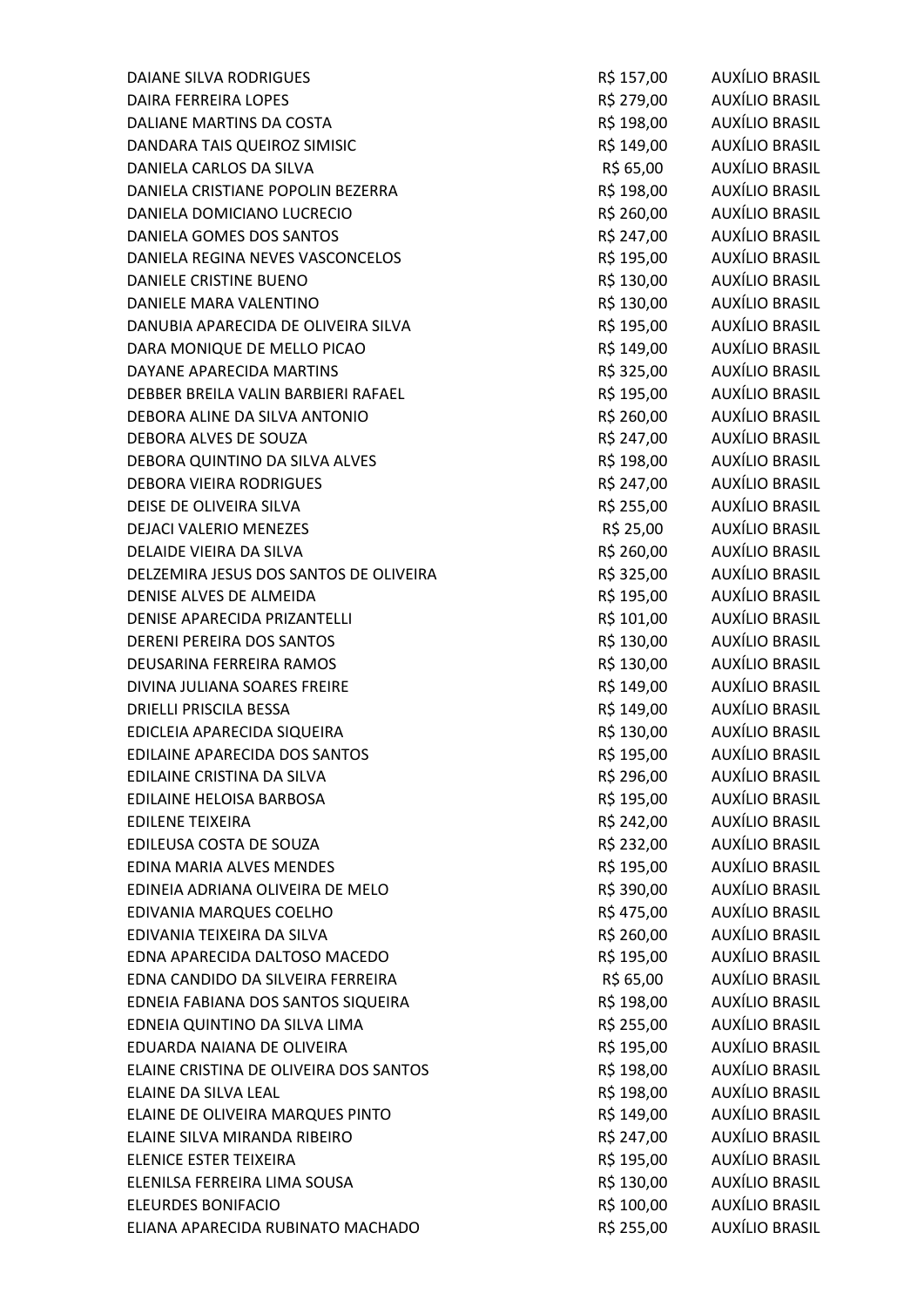| ELIANA ARAUJO DA SILVA                        | R\$ 149,00 | AUXÍLIO BRASIL        |
|-----------------------------------------------|------------|-----------------------|
| ELIANA JESUS DE SOUZA                         | R\$ 260,00 | AUXÍLIO BRASIL        |
| ELIANE APARECIDA FERNANDES DA SILVA           | R\$ 130,00 | AUXÍLIO BRASIL        |
| ELIANE CRISTINA DE OLIVEIRA                   | R\$ 149,00 | <b>AUXÍLIO BRASIL</b> |
| ELIANE DA SILVA COSTA                         | R\$ 304,00 | <b>AUXÍLIO BRASIL</b> |
| ELIANE PEREIRA DA SILVA                       | R\$ 247,00 | AUXÍLIO BRASIL        |
| ELIBAMA RAMOS DE SOUZA                        | R\$ 304,00 | AUXÍLIO BRASIL        |
| ELIENE APARECIDA LIMA DE OLIVEIRA             | R\$ 100,00 | <b>AUXÍLIO BRASIL</b> |
| ELIENE DA SILVA CARVALHO CECILIO              | R\$ 195,00 | <b>AUXÍLIO BRASIL</b> |
| ELINALVA DA SILVA MORAES                      | R\$ 130,00 | AUXÍLIO BRASIL        |
| ELISABETE ALVES PEREIRA                       | R\$ 130,00 | AUXÍLIO BRASIL        |
| ELISABETE CRISTINA DE OLIVEIRA                | R\$ 260,00 | <b>AUXÍLIO BRASIL</b> |
| ELISABETE DE OLIVEIRA                         | R\$ 157,00 | <b>AUXÍLIO BRASIL</b> |
| ELISABETH DE SOUZA SILVA                      | R\$ 195,00 | AUXÍLIO BRASIL        |
| ELISANDRA DOS SANTOS AMBILI                   | R\$ 130,00 | AUXÍLIO BRASIL        |
| ELISANGELA DE OLIVEIRA SILVA                  | R\$ 247,00 | <b>AUXÍLIO BRASIL</b> |
| ELISANGELA GODOY TOMAZ                        | R\$ 325,00 | <b>AUXÍLIO BRASIL</b> |
| ELISSANDRA DA SILVA PEREIRA                   | R\$ 215,00 | <b>AUXÍLIO BRASIL</b> |
| ELIZANGELA DE JESUS SOUZA                     | R\$ 198,00 | <b>AUXÍLIO BRASIL</b> |
| ELIZANGELA DIAS DA SILVA                      | R\$ 130,00 | AUXÍLIO BRASIL        |
| ELUANA CRISTINA DA SILVA                      | R\$ 130,00 | AUXÍLIO BRASIL        |
| ELVANY RODRIGUES DA SILVA                     | R\$ 65,00  | AUXÍLIO BRASIL        |
| <b>ELZA DOS SANTOS</b>                        | R\$ 157,00 | <b>AUXÍLIO BRASIL</b> |
| ELZENIR RIBEIRO DOS SANTOS SANCHEZ            | R\$ 224,00 | <b>AUXÍLIO BRASIL</b> |
| EMANOELA CRISTINA QUEIROZ NUNES               | R\$ 260,00 | AUXÍLIO BRASIL        |
| <b>ERCI DOS REIS</b>                          | R\$ 100,00 | AUXÍLIO BRASIL        |
| ERICA CRISTIANE SIQUEIRA                      | R\$ 65,00  | <b>AUXÍLIO BRASIL</b> |
| ERICA CRISTINA GIMENEZ                        | R\$ 195,00 | <b>AUXÍLIO BRASIL</b> |
| ESTELA APARECIDA CANDIDO LEITE                | R\$ 390,00 | <b>AUXÍLIO BRASIL</b> |
| EVA DOS SANTOS ARAGAO                         | R\$ 296,00 | AUXÍLIO BRASIL        |
| EVANDERLENE CARDOSO D AVILA                   | R\$ 198,00 | <b>AUXÍLIO BRASIL</b> |
| EVELY APARECIDA CAMARA DA ROCHA               | R\$ 279,00 | <b>AUXÍLIO BRASIL</b> |
| <b>FABIANA BORGES</b>                         | R\$ 130,00 | AUXÍLIO BRASIL        |
| FABIANA CORDEIRO DE LIMA                      | R\$ 65,00  | <b>AUXÍLIO BRASIL</b> |
| <b>FABIANA DA SILVA</b>                       | R\$ 390,00 | <b>AUXÍLIO BRASIL</b> |
| FABIANA FERREIRA RIBEIRO PANEGUTTI            | R\$ 140,00 | AUXÍLIO BRASIL        |
| FABIANA GUILHERMITTI DOS SANTOS               | R\$ 198,00 | <b>AUXÍLIO BRASIL</b> |
| <b>FABIANA RODRIGUES PEIXOTO</b>              | R\$ 325,00 | <b>AUXÍLIO BRASIL</b> |
| FABIOLA BATISTA DA SILVA NUNES                | R\$ 195,00 | AUXÍLIO BRASIL        |
| <b>FABIOLA MARTINS</b>                        | R\$ 198,00 | AUXÍLIO BRASIL        |
| FABIOLA ORIANE DE LIMA FIDELIS ROMANI         | R\$ 149,00 | AUXÍLIO BRASIL        |
| FABRICIA NAPOLIANA LOPES DOS SANTOS           | R\$ 260,00 | <b>AUXÍLIO BRASIL</b> |
| FATIMA APARECIDA QUINTINO DA SILVA VENTRESCHI | R\$ 65,00  | <b>AUXÍLIO BRASIL</b> |
| <b>FAUSTO APARECIDO DE MELLO</b>              | R\$ 26,00  | AUXÍLIO BRASIL        |
| FERNANDA APARECIDA TERUEL GARCIA              | R\$ 195,00 | <b>AUXÍLIO BRASIL</b> |
| FERNANDA CRISTINA SILINGARDI OLIVEIRA         | R\$ 390,00 | <b>AUXÍLIO BRASIL</b> |
| FERNANDA DONIZETE MARTINS                     | R\$ 198,00 | <b>AUXÍLIO BRASIL</b> |
| FERNANDA GARCES DA SILVA                      | R\$ 130,00 | AUXÍLIO BRASIL        |
| FERNANDA LUCINDA BRAZIL DA SILVA              | R\$ 130,00 | <b>AUXÍLIO BRASIL</b> |
| FERNANDA TRIGO JERONIMO                       | R\$ 296,00 | <b>AUXÍLIO BRASIL</b> |
| FERNANDA VIEIRA DE JESUS BANQUERI             | R\$ 325,00 | AUXÍLIO BRASIL        |
| <b>FLAVIA BATISTA</b>                         | R\$ 65,00  | AUXÍLIO BRASIL        |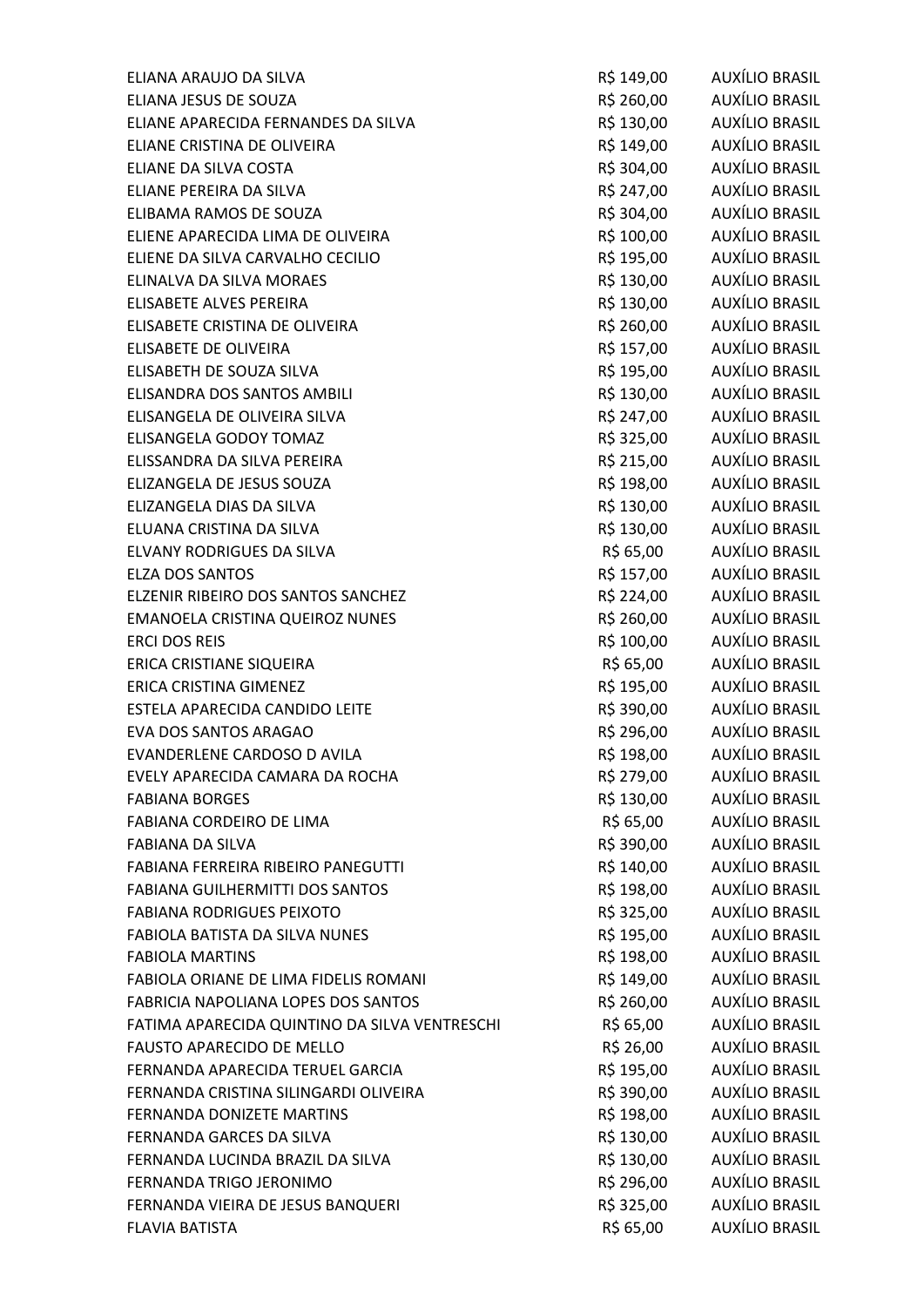| <b>FLAVIA DIAS RODRIGUES</b>                | R\$ 130,00 | AUXÍLIO BRASIL        |
|---------------------------------------------|------------|-----------------------|
| FLAVIA MARIA DA SILVA                       | R\$ 224,00 | AUXÍLIO BRASIL        |
| FLAVIA MARIA DA SILVA VALENTIN              | R\$ 149,00 | AUXÍLIO BRASIL        |
| FRANCIANE DE FATIMA MENEZES                 | R\$ 130,00 | AUXÍLIO BRASIL        |
| FRANCIELE FLORENTINO FELIX                  | R\$ 195,00 | <b>AUXÍLIO BRASIL</b> |
| FRANCIELI MORAES MARCOLINO                  | R\$ 130,00 | AUXÍLIO BRASIL        |
| FRANCIELLE MONIQUE PEREIRA                  | R\$ 195,00 | AUXÍLIO BRASIL        |
| <b>FRANCILENE SANTANA MORAES</b>            | R\$ 260,00 | <b>AUXÍLIO BRASIL</b> |
| <b>FRANCILENE SOUZA BORGES</b>              | R\$ 149,00 | <b>AUXÍLIO BRASIL</b> |
| FRANCISCA DE ARAUJO QUEIROZ                 | R\$ 206,00 | <b>AUXÍLIO BRASIL</b> |
| FRANCISCA DE JESUS VIEIRA PIOVANI           | R\$ 65,00  | AUXÍLIO BRASIL        |
| FRANCISCA JULIANA DA SILVA SANTOS           | R\$ 195,00 | <b>AUXÍLIO BRASIL</b> |
| FRANCISCA LUCICLEIDE DA SILVA RONCARI       | R\$ 133,00 | <b>AUXÍLIO BRASIL</b> |
| FRANCISCA TEIXEIRA DA SILVA NOGUEIRA        | R\$ 130,00 | AUXÍLIO BRASIL        |
| GABRIELA APARECIDA DE ANDRADE GONCALVES     | R\$ 195,00 | <b>AUXÍLIO BRASIL</b> |
| <b>GABRIELA FERREIRA DA SILVA RODRIGUES</b> | R\$ 65,00  | AUXÍLIO BRASIL        |
| <b>GABRIELA MARTINS DA SILVA VICENTINI</b>  | R\$ 260,00 | AUXÍLIO BRASIL        |
| <b>GABRIELA RODRIGUES CANDIDO</b>           | R\$ 130,00 | <b>AUXÍLIO BRASIL</b> |
| <b>GEICIELI NUNES RODRIGUES</b>             | R\$ 130,00 | <b>AUXÍLIO BRASIL</b> |
| <b>GEOVANA CRISTINA DE SOUZA</b>            | R\$ 198,00 | <b>AUXÍLIO BRASIL</b> |
| <b>GEOVANA FRANCIELI BALBINO</b>            | R\$ 149,00 | AUXÍLIO BRASIL        |
| <b>GERLANE ELSA DA SILVA</b>                | R\$ 130,00 | <b>AUXÍLIO BRASIL</b> |
| GETULIO VARGAS LIMA DE OLIVEIRA             | R\$ 100,00 | <b>AUXÍLIO BRASIL</b> |
| <b>GILBERTO TOSTES</b>                      | R\$ 130,00 | <b>AUXÍLIO BRASIL</b> |
| GILKA FLAVIANA GALVES MITSUNAGA             | R\$ 195,00 | AUXÍLIO BRASIL        |
| <b>GILZIMARA CIPRIANO FERREIRA</b>          | R\$ 65,00  | AUXÍLIO BRASIL        |
| GIOVANA NATALIA DA SILVA                    | R\$ 65,00  | AUXÍLIO BRASIL        |
| <b>GISELE ADRIANA PEREIRA REIS</b>          | R\$ 325,00 | <b>AUXÍLIO BRASIL</b> |
| <b>GISELE APARECIDA FELISBERTO</b>          | R\$ 247,00 | AUXÍLIO BRASIL        |
| <b>GISELE APARECIDA MAGRON</b>              | R\$ 130,00 | <b>AUXÍLIO BRASIL</b> |
| <b>GISELE BORGES BERTELI</b>                | R\$ 130,00 | <b>AUXÍLIO BRASIL</b> |
| <b>GISELE CRISTINA DA SILVA</b>             | R\$ 65,00  | AUXÍLIO BRASIL        |
| GISELE GONZAGA DA SILVA LABOZZI             | R\$ 65,00  | AUXÍLIO BRASIL        |
| GISLAINE APARECIDA GARCIA NICESIO DE MORAIS | R\$ 142,00 | <b>AUXÍLIO BRASIL</b> |
| GISLAINE DE LIMA DE AZEVEDO                 | R\$ 65,00  | <b>AUXÍLIO BRASIL</b> |
| <b>GISLAINE LAZARO BERCHELI</b>             | R\$ 247,00 | AUXÍLIO BRASIL        |
| <b>GISLAINE PRISCILA DE ANDRADE</b>         | R\$ 149,00 | <b>AUXÍLIO BRASIL</b> |
| <b>GLAICE RODRIGUES DE ALMEIDA</b>          | R\$ 198,00 | <b>AUXÍLIO BRASIL</b> |
| <b>GLAUCIENE DE SOUSA BLANDINO</b>          | R\$ 130,00 | <b>AUXÍLIO BRASIL</b> |
| <b>GLEICE GABRIELE COLOMBARI</b>            | R\$ 195,00 | <b>AUXÍLIO BRASIL</b> |
| <b>GRACELIA ALVES DA SILVA</b>              | R\$ 149,00 | <b>AUXÍLIO BRASIL</b> |
| <b>GRACIELE RODRIGUES CANDIDO</b>           | R\$ 198,00 | <b>AUXÍLIO BRASIL</b> |
| <b>GRAZIELA MACIEL TEODORO</b>              | R\$ 65,00  | <b>AUXÍLIO BRASIL</b> |
| GRAZIELA SILVIA SANTOS DE SOUZA             | R\$ 206,00 | <b>AUXÍLIO BRASIL</b> |
| <b>GRAZIELE DE SOUZA GOMES</b>              | R\$ 65,00  | <b>AUXÍLIO BRASIL</b> |
| <b>GREICE KELLY BANDEIRA NASCIMENTO</b>     | R\$ 195,00 | <b>AUXÍLIO BRASIL</b> |
| HELEM CRISTINA DE OLIVEIRA                  | R\$ 198,00 | <b>AUXÍLIO BRASIL</b> |
| HELEN GONCALVES ROCHA                       | R\$ 130,00 | AUXÍLIO BRASIL        |
| HELIANA APARECIDA BERCHELI                  | R\$ 206,00 | <b>AUXÍLIO BRASIL</b> |
| HELIANA APARECIDA DONIZETI ELIAS            | R\$ 65,00  | <b>AUXÍLIO BRASIL</b> |
| HELOISA LIMA COSTA                          | R\$ 195,00 | AUXÍLIO BRASIL        |
| HOSANA MIRANDA SAQUETO                      | R\$ 65,00  | <b>AUXÍLIO BRASIL</b> |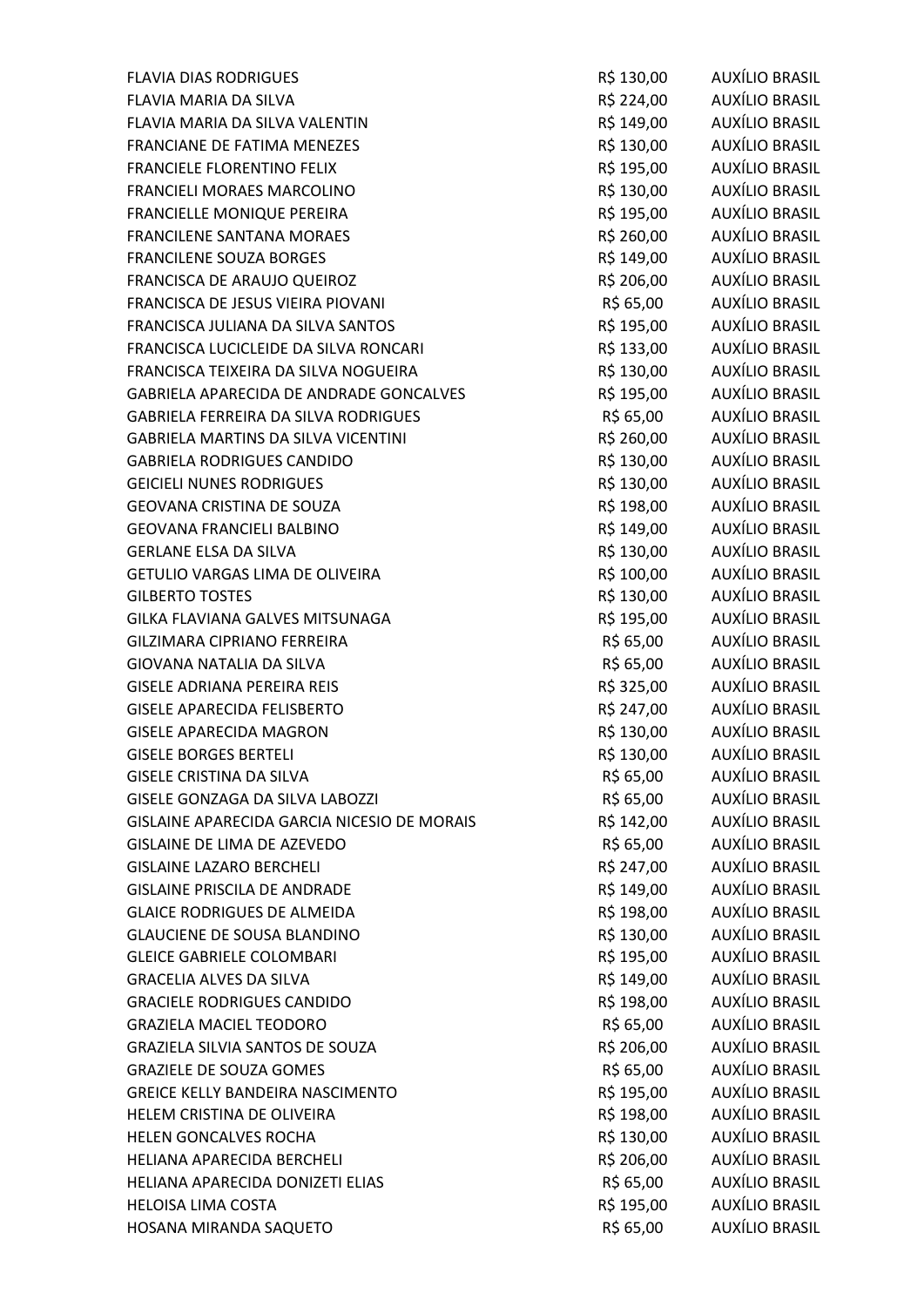| IAMARA DE SOUZA COSTA                   | R\$ 198,00 | AUXÍLIO BRASIL        |
|-----------------------------------------|------------|-----------------------|
| <b>IANDRA APARECIDA DE JESUS</b>        | R\$ 263,00 | AUXÍLIO BRASIL        |
| IARA ALICE XAVIER COLOMBARI             | R\$ 195,00 | AUXÍLIO BRASIL        |
| IASMIN FERNANDA IZAIAS DE BRITO         | R\$ 149,00 | <b>AUXÍLIO BRASIL</b> |
| <b>IDENIR FERREIRA DA SILVA</b>         | R\$ 100,00 | <b>AUXÍLIO BRASIL</b> |
| IEDA FERREIRA DOS SANTOS                | R\$ 130,00 | AUXÍLIO BRASIL        |
| IMACULADA APARECIDA DE OLIVEIRA         | R\$ 100,00 | AUXÍLIO BRASIL        |
| <b>INES CAETANO DE CARVALHO</b>         | R\$ 149,00 | <b>AUXÍLIO BRASIL</b> |
| <b>IOHANA MICAELI DE OLIVEIRA SILVA</b> | R\$ 149,00 | <b>AUXÍLIO BRASIL</b> |
| IRENE PEREIRA BRITO DOURADO             | R\$ 130,00 | AUXÍLIO BRASIL        |
| <b>ISABEL APARECIDA SIMONETTI</b>       | R\$ 133,00 | <b>AUXÍLIO BRASIL</b> |
| ISADORA BEATRIZ MARCOLINO BALBINO       | R\$ 130,00 | <b>AUXÍLIO BRASIL</b> |
| <b>ISLEI SIQUEIRA THOMAZ</b>            | R\$ 130,00 | AUXÍLIO BRASIL        |
| ITALA APARECIDA DA SILVA MOTA DE SOUZA  | R\$ 149,00 | <b>AUXÍLIO BRASIL</b> |
| IVANA PEREIRA DOS SANTOS XAVIER         | R\$ 325,00 | <b>AUXÍLIO BRASIL</b> |
| <b>IVANEIDE ALCANTARA CARVALHO</b>      | R\$ 157,00 | <b>AUXÍLIO BRASIL</b> |
| <b>IVANETE DE OLIVEIRA</b>              | R\$ 149,00 | AUXÍLIO BRASIL        |
| <b>IVETE DE OLIVEIRA SOUZA</b>          | R\$ 157,00 | <b>AUXÍLIO BRASIL</b> |
| <b>IVETE DOS SANTOS SILINGARDI</b>      | R\$ 65,00  | <b>AUXÍLIO BRASIL</b> |
| IVONE DOMINGOS DE OLIVEIRA              | R\$ 198,00 | <b>AUXÍLIO BRASIL</b> |
| <b>IVONE RODRIGUES BARBOSA</b>          | R\$ 100,00 | AUXÍLIO BRASIL        |
| IZILDA APARECIDA OLIVEIRA               | R\$ 198,00 | <b>AUXÍLIO BRASIL</b> |
| JAIANE LUZ DE SOUSA                     | R\$ 198,00 | <b>AUXÍLIO BRASIL</b> |
| <b>JAINE MENDES</b>                     | R\$ 195,00 | <b>AUXÍLIO BRASIL</b> |
| JAMILE DE BRITO SOUZA                   | R\$ 195,00 | AUXÍLIO BRASIL        |
| JANAINA BERNARDES NICOLAU               | R\$ 260,00 | AUXÍLIO BRASIL        |
| JANAINA DA SILVA SANTANA                | R\$ 149,00 | <b>AUXÍLIO BRASIL</b> |
| JANAINA GRAZIELA VIEIRA                 | R\$ 149,00 | <b>AUXÍLIO BRASIL</b> |
| <b>JANAINA RAMOS MONTEIRO</b>           | R\$ 84,00  | AUXÍLIO BRASIL        |
| JANAINE PEREIRA DA SILVA                | R\$ 130,00 | AUXÍLIO BRASIL        |
| JANNICA TEIXEIRA LELE MITSUNAGA         | R\$ 130,00 | <b>AUXÍLIO BRASIL</b> |
| JAQUELINE APARECIDA BARBOSA             | R\$ 260,00 | <b>AUXÍLIO BRASIL</b> |
| JAQUELINE DA SILVA MIGUEL               | R\$ 149,00 | AUXÍLIO BRASIL        |
| JAQUELINE DE OLIVEIRA SALES             | R\$ 247,00 | <b>AUXÍLIO BRASIL</b> |
| JAQUELINE IMACULADA SIQUEIRA            | R\$ 130,00 | <b>AUXÍLIO BRASIL</b> |
| <b>JAQUELINE MARIA NERIS</b>            | R\$ 195,00 | <b>AUXÍLIO BRASIL</b> |
| <b>JAYNE FRANCIELI PRIGNOLATO</b>       | R\$ 198,00 | AUXÍLIO BRASIL        |
| JENIFER FRANCIELE DA COSTA SILVA        | R\$ 198,00 | <b>AUXÍLIO BRASIL</b> |
| <b>JENIFER GOMES</b>                    | R\$ 198,00 | <b>AUXÍLIO BRASIL</b> |
| JENIFER TOZARINI DOS SANTOS             | R\$ 247,00 | <b>AUXÍLIO BRASIL</b> |
| JENIFFER CRISTINA DE PAULA              | R\$ 198,00 | <b>AUXÍLIO BRASIL</b> |
| JENNIFFER CAROLINE DOS SANTOS ALEXANDRE | R\$ 133,00 | AUXÍLIO BRASIL        |
| JESSICA APARECIDA DE OLIVEIRA           | R\$ 130,00 | <b>AUXÍLIO BRASIL</b> |
| <b>JESSICA CARLA DOS SANTOS</b>         | R\$ 247,00 | AUXÍLIO BRASIL        |
| <b>JESSICA CAROLINA ALVES</b>           | R\$ 130,00 | <b>AUXÍLIO BRASIL</b> |
| JESSICA CAROLINA DE OLIVEIRA            | R\$ 195,00 | <b>AUXÍLIO BRASIL</b> |
| JESSICA CRISTINA DA SILVA CAMPOS        | R\$ 247,00 | AUXÍLIO BRASIL        |
| JESSICA CRISTINA DE OLIVEIRA FERRANTI   | R\$ 195,00 | AUXÍLIO BRASIL        |
| <b>JESSICA CRISTINA QUEIROZ</b>         | R\$ 130,00 | AUXÍLIO BRASIL        |
| JESSICA DAYANE DA ROCHA REZENDE         | R\$ 149,00 | <b>AUXÍLIO BRASIL</b> |
| JESSICA DE SOUSA PEREIRA                | R\$ 345,00 | AUXÍLIO BRASIL        |
| JESSICA FERNANDA PEREIRA                | R\$ 195,00 | <b>AUXÍLIO BRASIL</b> |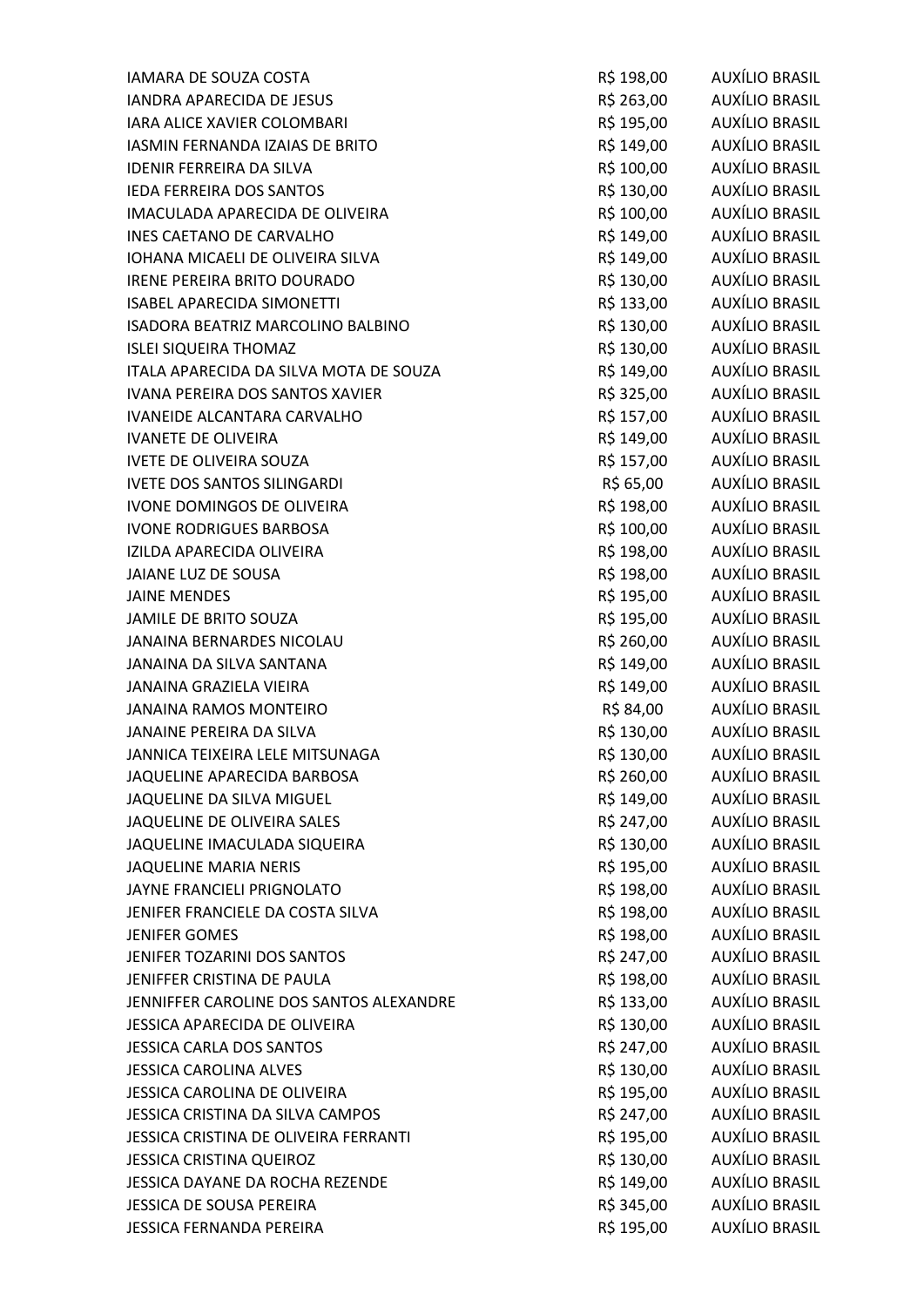| JESSICA GIOVANA DE SOUSA                    | R\$ 130,00 | AUXÍLIO BRASIL        |
|---------------------------------------------|------------|-----------------------|
| <b>JESSICA HUFFENBAECHER</b>                | R\$ 130,00 | AUXÍLIO BRASIL        |
| JESSICA MANTOVANI SILVA                     | R\$ 198,00 | AUXÍLIO BRASIL        |
| JESSICA MARA VENEZIA HIPOLITO               | R\$ 198,00 | AUXÍLIO BRASIL        |
| JESSICA MARIANE DE SOUZA                    | R\$ 65,00  | <b>AUXÍLIO BRASIL</b> |
| JESSICA PRISCILA REBELLO PEREIRA            | R\$ 140,00 | AUXÍLIO BRASIL        |
| JESSICA SAMARA BRITO DE SOUSA               | R\$ 247,00 | AUXÍLIO BRASIL        |
| <b>JESSICA TAMIRIS SILVA MACHADO</b>        | R\$ 198,00 | AUXÍLIO BRASIL        |
| <b>JHENIFER CRISTINA MARQUES</b>            | R\$ 195,00 | AUXÍLIO BRASIL        |
| JHENNIFER APARECIDA DOS SANTOS FIDELIS      | R\$ 149,00 | AUXÍLIO BRASIL        |
| JOANA DARC DE BRITO CARVALHO DE PAIVA       | R\$ 157,00 | AUXÍLIO BRASIL        |
| JOANA DARC SOARES DOS SANTOS                | R\$ 198,00 | AUXÍLIO BRASIL        |
| JOANA DE SOUZA BRAGA                        | R\$ 206,00 | AUXÍLIO BRASIL        |
| JOAO PAULO DE SOUZA MORGADO                 | R\$ 25,00  | AUXÍLIO BRASIL        |
| JOELMA MARIA DE SA MARTINS                  | R\$ 130,00 | <b>AUXÍLIO BRASIL</b> |
| JOICE COSTA DE SOUZA ALVES                  | R\$ 130,00 | <b>AUXÍLIO BRASIL</b> |
| JOICE LEANDRA CARDOSO DA SILVA              | R\$ 65,00  | AUXÍLIO BRASIL        |
| <b>JOSE APARECIDO DOS SANTOS</b>            | R\$ 65,00  | <b>AUXÍLIO BRASIL</b> |
| <b>JOSE EDUARDO BRAZIL</b>                  | R\$ 106,00 | <b>AUXÍLIO BRASIL</b> |
| JOSE JORGE DE SOUZA                         | R\$ 106,00 | <b>AUXÍLIO BRASIL</b> |
| JOSEANE MARIA DA SILVA DOS SANTOS           | R\$ 198,00 | AUXÍLIO BRASIL        |
| JOSEFA ALVES DE ARAUJO                      | R\$ 65,00  | AUXÍLIO BRASIL        |
| <b>JOSEVANIA SANTANA BARROS</b>             | R\$ 130,00 | <b>AUXÍLIO BRASIL</b> |
| JOSIANE APARECIDA DE ALMEIDA                | R\$ 260,00 | <b>AUXÍLIO BRASIL</b> |
| JOSIANE APARECIDA DE OLIVEIRA DE PAULO      | R\$ 296,00 | AUXÍLIO BRASIL        |
| JOSIANE DOS REIS ALEXANDRE                  | R\$ 255,00 | AUXÍLIO BRASIL        |
| <b>JOSIANE FRANCIELE PEREIRA</b>            | R\$ 149,00 | AUXÍLIO BRASIL        |
| <b>JOSIANE LEONI</b>                        | R\$ 106,00 | <b>AUXÍLIO BRASIL</b> |
| <b>JOSIANE MOURA</b>                        | R\$ 198,00 | AUXÍLIO BRASIL        |
| <b>JOSIANE SILVA MONTAGNERI</b>             | R\$ 195,00 | AUXÍLIO BRASIL        |
| JOSILENE EUGENIA DE OLIVEIRA SILVA          | R\$ 206,00 | <b>AUXÍLIO BRASIL</b> |
| JOSIMARA CRISTINA NARCISO DE PAULA          | R\$ 247,00 | AUXÍLIO BRASIL        |
| JOSINEIDE GOMES DE JESUS                    | R\$ 206,00 | <b>AUXÍLIO BRASIL</b> |
| <b>JUCILEIDE DE SOUSA</b>                   | R\$ 206,00 | AUXÍLIO BRASIL        |
| <b>JULI GRACIELA BATISTA</b>                | R\$ 255,00 | <b>AUXÍLIO BRASIL</b> |
| JULIA CAMILA RODRIGUES ORIEL                | R\$ 149,00 | <b>AUXÍLIO BRASIL</b> |
| <b>JULIA DANIEL PEREIRA</b>                 | R\$ 65,00  | AUXÍLIO BRASIL        |
| JULIANA APARECIDA BARBOSA FERNANDES RIBEIRO | R\$ 130,00 | AUXÍLIO BRASIL        |
| JULIANA APARECIDA DE JESUS                  | R\$ 304,00 | AUXÍLIO BRASIL        |
| JULIANA APARECIDA PENGO REIS                | R\$ 255,00 | AUXÍLIO BRASIL        |
| <b>JULIANA APARECIDA ROSA</b>               | R\$ 65,00  | AUXÍLIO BRASIL        |
| JULIANA CRISTINA ALCANTARA                  | R\$ 345,00 | <b>AUXÍLIO BRASIL</b> |
| JULIANA CRISTINA DE OLIVEIRA                | R\$ 130,00 | <b>AUXÍLIO BRASIL</b> |
| JULIANA FERNANDA RODRIGUES BARBOSA          | R\$ 198,00 | <b>AUXÍLIO BRASIL</b> |
| JULIANA FERREIRA DO CARMO                   | R\$ 198,00 | <b>AUXÍLIO BRASIL</b> |
| JULIANA MARQUES TEODORO DE OLIVEIRA         | R\$ 130,00 | <b>AUXÍLIO BRASIL</b> |
| <b>JULIANA PATRICIA MINELLI</b>             | R\$ 149,00 | <b>AUXÍLIO BRASIL</b> |
| <b>JULIANA SARAIVA DE BRITO</b>             | R\$ 195,00 | <b>AUXÍLIO BRASIL</b> |
| JULIANO CESAR DOS REIS                      | R\$ 25,00  | <b>AUXÍLIO BRASIL</b> |
| JULIO CESAR DE CARVALHO                     | R\$ 130,00 | AUXÍLIO BRASIL        |
| JUSELENA FERREIRA DA SILVA                  | R\$ 100,00 | <b>AUXÍLIO BRASIL</b> |
|                                             |            |                       |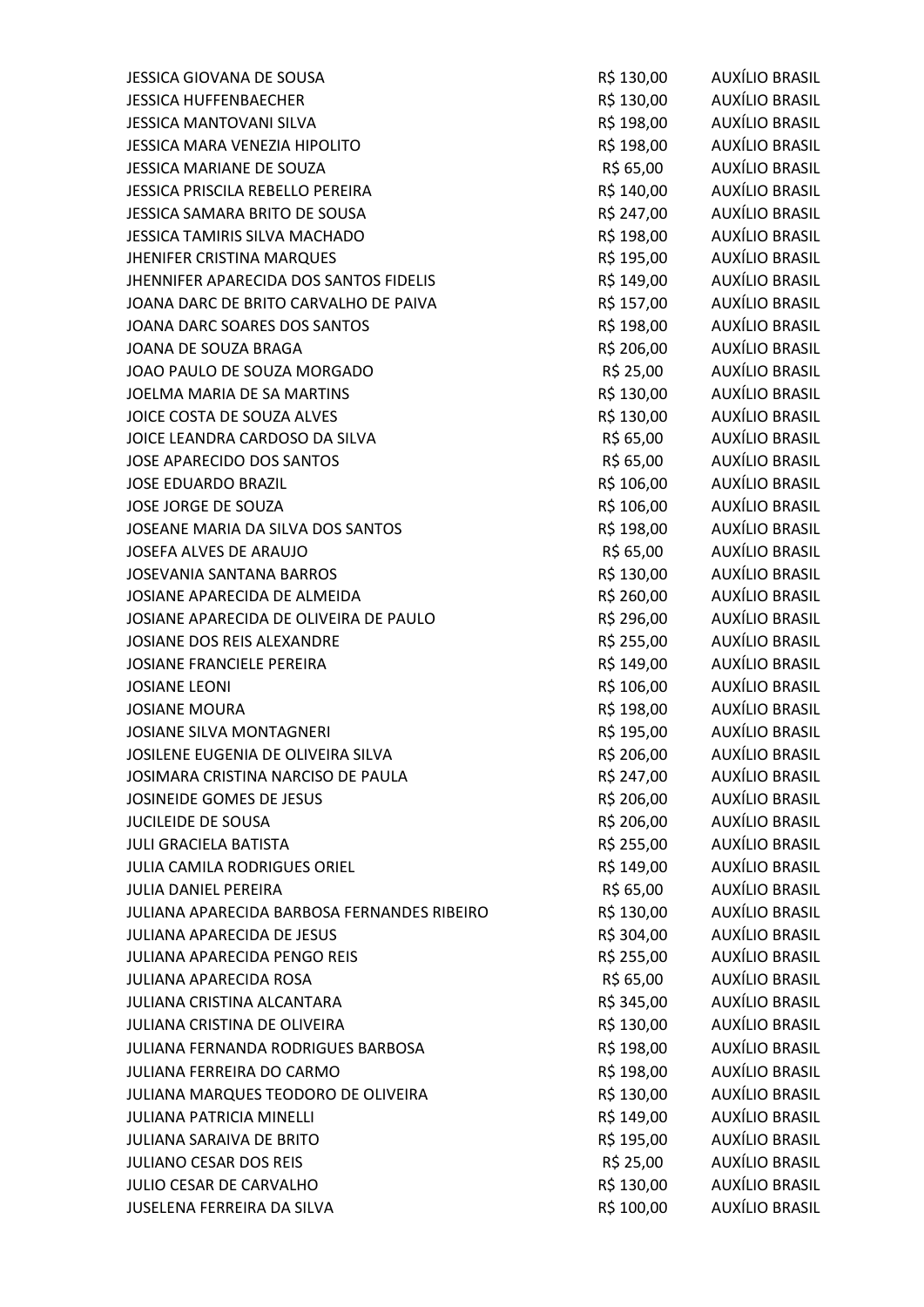| <b>KAREN GONCALVES ROCHA</b>                  | R\$ 65,00  | AUXÍLIO BRASIL        |
|-----------------------------------------------|------------|-----------------------|
| KARINA DANIELE PEREIRA                        | R\$ 195,00 | AUXÍLIO BRASIL        |
| KARINE FERREIRA PINHEIRO DA CONCEICAO ANTONIO | R\$ 247,00 | AUXÍLIO BRASIL        |
| KARLA ROBERTA MARIGHETTI SOUZA                | R\$ 65,00  | <b>AUXÍLIO BRASIL</b> |
| <b>KAROLAINE CRISTINA IZAIAS</b>              | R\$ 149,00 | <b>AUXÍLIO BRASIL</b> |
| KATIA REGINA KOTONO                           | R\$ 206,00 | AUXÍLIO BRASIL        |
| KATIANA LIMA SANTOS                           | R\$ 198,00 | AUXÍLIO BRASIL        |
| <b>KAWEYNY KETHELLYN FERREIRA</b>             | R\$ 325,00 | AUXÍLIO BRASIL        |
| <b>KEILIANE MENDES MARTINS</b>                | R\$ 296,00 | AUXÍLIO BRASIL        |
| KEILIENE APARECIDA DE SOUZA                   | R\$ 198,00 | AUXÍLIO BRASIL        |
| KEITELI TOZARINI DOS SANTOS                   | R\$ 195,00 | AUXÍLIO BRASIL        |
| KELER REGINA FRANCO DE OLIVEIRA JASSI         | R\$ 130,00 | AUXÍLIO BRASIL        |
| <b>KELI CRISTINA DOS SANTOS</b>               | R\$ 149,00 | AUXÍLIO BRASIL        |
| <b>KELLER DE PAULA FARIAS</b>                 | R\$ 455,00 | AUXÍLIO BRASIL        |
| KELLY CAMILA SILVA DAS VIRGENS                | R\$ 195,00 | AUXÍLIO BRASIL        |
| KELLY CRISTINA QUEIROZ                        | R\$ 65,00  | <b>AUXÍLIO BRASIL</b> |
| KELLY PRISCILA VASCONCELOS DA SILVA           | R\$ 195,00 | AUXÍLIO BRASIL        |
| KETHELLYN MEL BATISTA DIAS                    | R\$ 65,00  | AUXÍLIO BRASIL        |
| LAENE CRISTINA BALBINO RODRIGUES              | R\$ 198,00 | AUXÍLIO BRASIL        |
| LAIANE APARECIDA RAMOS DOS SANTOS             | R\$ 198,00 | AUXÍLIO BRASIL        |
| LAIS ABIGAIL DA COSTA                         | R\$ 130,00 | AUXÍLIO BRASIL        |
| LAIS AMANDA DE SOUSA SILVA                    | R\$ 296,00 | AUXÍLIO BRASIL        |
| LAIS CRISTINA DA SILVA PINHO                  | R\$ 149,00 | <b>AUXÍLIO BRASIL</b> |
| LAIS EDUARDA VALSICHI                         | R\$ 195,00 | <b>AUXÍLIO BRASIL</b> |
| LAISLA FERNANDA DE OLIVEIRA DAL POGIETO       | R\$ 130,00 | AUXÍLIO BRASIL        |
| LAISSA SOARES PEREIRA                         | R\$ 149,00 | AUXÍLIO BRASIL        |
| LARA BEATRIZ DE BRITO VALERIANO               | R\$ 149,00 | AUXÍLIO BRASIL        |
| LARICE DIAS GAMA MIRANDA                      | R\$ 195,00 | <b>AUXÍLIO BRASIL</b> |
| LARISSA PEREIRA RODRIGUES DO NASCIMENTO       | R\$ 130,00 | AUXÍLIO BRASIL        |
| LARISSA TATIANE SOUSA SILVA                   | R\$ 214,00 | AUXÍLIO BRASIL        |
| <b>LARISSA ZELIA RONCARI</b>                  | R\$ 133,00 | <b>AUXÍLIO BRASIL</b> |
| LARYSSA FERREIRA DE OLIVEIRA RIBEIRO          | R\$ 149,00 | AUXÍLIO BRASIL        |
| LAURA SABRINA ALVES GONZAGA                   | R\$ 130,00 | AUXÍLIO BRASIL        |
| LEANDRA CARVALHO LIMA                         | R\$ 328,00 | AUXÍLIO BRASIL        |
| LEANDRA MARCIA QUINTINO OLIVEIRA              | R\$ 195,00 | <b>AUXÍLIO BRASIL</b> |
| <b>LEIA CRISTINA PUGGINA</b>                  | R\$ 247,00 | AUXÍLIO BRASIL        |
| LEIA DO CARMO SANTOS                          | R\$ 133,00 | <b>AUXÍLIO BRASIL</b> |
| LEIDIANE CAROLAINE MINELLI ALVES              | R\$ 195,00 | <b>AUXÍLIO BRASIL</b> |
| LEIDIANE LETICIA COLOMBARI                    | R\$ 325,00 | AUXÍLIO BRASIL        |
| LEILA APARECIDA ARAUJO PIRES                  | R\$ 195,00 | AUXÍLIO BRASIL        |
| LEILIANE MIGUEL MACIEIRA LUCRECIO             | R\$ 296,00 | AUXÍLIO BRASIL        |
| LEIRIANE APARECIDA DE ALMEIDA                 | R\$ 247,00 | <b>AUXÍLIO BRASIL</b> |
| LEONILDE MARCOLINO                            | R\$ 25,00  | AUXÍLIO BRASIL        |
| LETICIA APARECIDA PRADO                       | R\$ 149,00 | AUXÍLIO BRASIL        |
| LETICIA BIANCA DE SOUSA BLANDINO              | R\$ 130,00 | <b>AUXÍLIO BRASIL</b> |
| LETICIA DA SILVA DE MORAES                    | R\$ 195,00 | AUXÍLIO BRASIL        |
| LETICIA DE ASSIS FERNANDES                    | R\$ 130,00 | <b>AUXÍLIO BRASIL</b> |
| LETICIA DE CASSIA MARACIA GARCIA NOGUEIRA     | R\$ 260,00 | <b>AUXÍLIO BRASIL</b> |
| LETICIA LAURA BARBOSA DOS SANTOS              | R\$ 130,00 | <b>AUXÍLIO BRASIL</b> |
| LIDIANE MACHADO                               | R\$ 130,00 | <b>AUXÍLIO BRASIL</b> |
| LIDIANE MARIA RIBEIRO                         | R\$ 260,00 | AUXÍLIO BRASIL        |
| LIGIA DE FATIMA MARTINS                       | R\$ 312,00 | AUXÍLIO BRASIL        |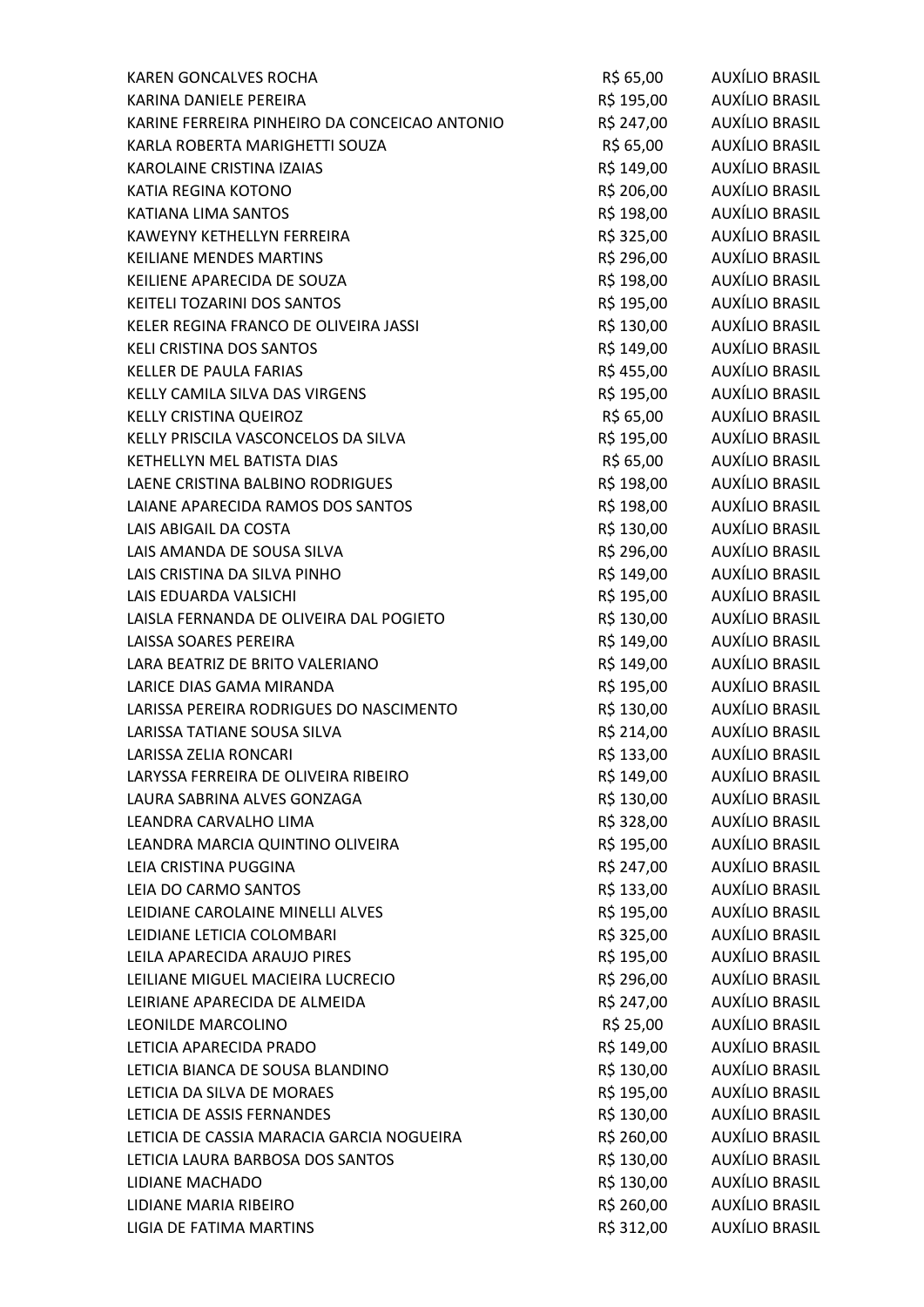| LILIAN APARECIDA DE CASTRO SANTOS    | R\$ 260,00 | AUXÍLIO BRASIL        |
|--------------------------------------|------------|-----------------------|
| LILIAN NARA ROCHA                    | R\$ 195,00 | AUXÍLIO BRASIL        |
| LILIANE ARAUJO DA SILVA              | R\$ 130,00 | AUXÍLIO BRASIL        |
| LILIANE SILVA SANTOS                 | R\$ 198,00 | AUXÍLIO BRASIL        |
| LINDCEI VITORIA TOZARINI DOS SANTOS  | R\$ 130,00 | <b>AUXÍLIO BRASIL</b> |
| LIRIAN CRISTINA PACHECO              | R\$ 149,00 | AUXÍLIO BRASIL        |
| LIRIAN EDUARDA MARACIA SPOLAOR       | R\$ 130,00 | AUXÍLIO BRASIL        |
| LIZLARA NAIANE DE OLIVEIRA DA SILVA  | R\$ 198,00 | AUXÍLIO BRASIL        |
| LORRAINE EDUARDA DE SOUSA            | R\$ 149,00 | <b>AUXÍLIO BRASIL</b> |
| LOURDES ROBERTA DOS SANTOS           | R\$ 247,00 | AUXÍLIO BRASIL        |
| LUANA APARECIDA DA SILVA             | R\$ 247,00 | AUXÍLIO BRASIL        |
| LUANA APARECIDA RODRIGUES DE JESUS   | R\$ 130,00 | AUXÍLIO BRASIL        |
| LUANA BEATRIZ DA SILVA               | R\$ 149,00 | AUXÍLIO BRASIL        |
| LUANA ELISA MALASPINA                | R\$ 65,00  | <b>AUXÍLIO BRASIL</b> |
| LUANA SHELIDA SALES                  | R\$ 198,00 | AUXÍLIO BRASIL        |
| LUCELENA MORAES VIEIRA VENTURA       | R\$ 65,00  | <b>AUXÍLIO BRASIL</b> |
| LUCIA APARECIDA DE OLIVEIRA          | R\$ 65,00  | AUXÍLIO BRASIL        |
| LUCIA COZERO                         | R\$ 296,00 | <b>AUXÍLIO BRASIL</b> |
| LUCIA HELENA MAGRON                  | R\$ 232,00 | <b>AUXÍLIO BRASIL</b> |
| LUCIA HELENA PATRICIO DE NOVAIS      | R\$ 206,00 | <b>AUXÍLIO BRASIL</b> |
| LUCIANA APARECIDA DA SILVA           | R\$ 130,00 | AUXÍLIO BRASIL        |
| LUCIANA APARECIDA OSORIO DA SILVA    | R\$ 65,00  | AUXÍLIO BRASIL        |
| LUCIANA BORGES VENANCIO              | R\$ 206,00 | <b>AUXÍLIO BRASIL</b> |
| LUCIANA DA SILVA                     | R\$ 198,00 | <b>AUXÍLIO BRASIL</b> |
| LUCIANA DA SILVA CARDOSO             | R\$ 65,00  | AUXÍLIO BRASIL        |
| LUCIANA DE OLIVEIRA DE SALES         | R\$ 316,00 | AUXÍLIO BRASIL        |
| LUCIANA DONIZETI ALVES               | R\$ 247,00 | AUXÍLIO BRASIL        |
| <b>LUCIANA FERREIRA</b>              | R\$ 325,00 | <b>AUXÍLIO BRASIL</b> |
| LUCIANA MACHINI                      | R\$ 232,00 | AUXÍLIO BRASIL        |
| LUCIANA MARIA FERREIRA               | R\$ 198,00 | <b>AUXÍLIO BRASIL</b> |
| <b>LUCIANE APOLINARIO</b>            | R\$ 65,00  | <b>AUXÍLIO BRASIL</b> |
| LUCIANI FERREIRA DA SILVA CHICONI    | R\$ 206,00 | AUXÍLIO BRASIL        |
| LUCIENE HOSANA DO AMARAL FIGUEIREDO  | R\$ 195,00 | <b>AUXÍLIO BRASIL</b> |
| LUCIENE SANTANA SANTOS               | R\$ 195,00 | AUXÍLIO BRASIL        |
| LUCILENE CRISTINA PIOVANI ANDRADE    | R\$ 195,00 | <b>AUXÍLIO BRASIL</b> |
| LUCIMAR SIQUEIRA                     | R\$ 65,00  | <b>AUXÍLIO BRASIL</b> |
| LUCIMARA APARECIDA DE SOUZA OLIVEIRA | R\$ 260,00 | <b>AUXÍLIO BRASIL</b> |
| <b>LUCINDA JOSIANE ALVES</b>         | R\$ 130,00 | AUXÍLIO BRASIL        |
| LUCINEIA APARECIDA ALVES             | R\$ 149,00 | <b>AUXÍLIO BRASIL</b> |
| LUCINEIA DA SILVA                    | R\$ 195,00 | AUXÍLIO BRASIL        |
| LUCINEIA DE FREITAS DA SILVA         | R\$ 198,00 | AUXÍLIO BRASIL        |
| LUDMILA CRISTINA ZANCAN              | R\$ 65,00  | <b>AUXÍLIO BRASIL</b> |
| <b>LUIS ANTONIO FRANZONI</b>         | R\$ 130,00 | <b>AUXÍLIO BRASIL</b> |
| LUZIA ALVES INGISSA                  | R\$ 100,00 | <b>AUXÍLIO BRASIL</b> |
| LUZIA APARECIDA CAVASIN              | R\$ 130,00 | <b>AUXÍLIO BRASIL</b> |
| LUZIA BARBATO MARQUES                | R\$ 149,00 | <b>AUXÍLIO BRASIL</b> |
| LUZIA DE FATIMA BALBINO RODRIGUES    | R\$ 149,00 | <b>AUXÍLIO BRASIL</b> |
| LUZIA HELENA DOS SANTOS              | R\$ 149,00 | AUXÍLIO BRASIL        |
| <b>MACIANA LIMA MOREIRA</b>          | R\$ 255,00 | <b>AUXÍLIO BRASIL</b> |
| MAIARA FERNANDA PEREIRA VIEIRA       | R\$ 260,00 | <b>AUXÍLIO BRASIL</b> |
| MAILA ROBERTA FLORENTINO FRATA       | R\$ 198,00 | AUXÍLIO BRASIL        |
| MAIRA CRISTINA EDUARDO               | R\$ 130,00 | <b>AUXÍLIO BRASIL</b> |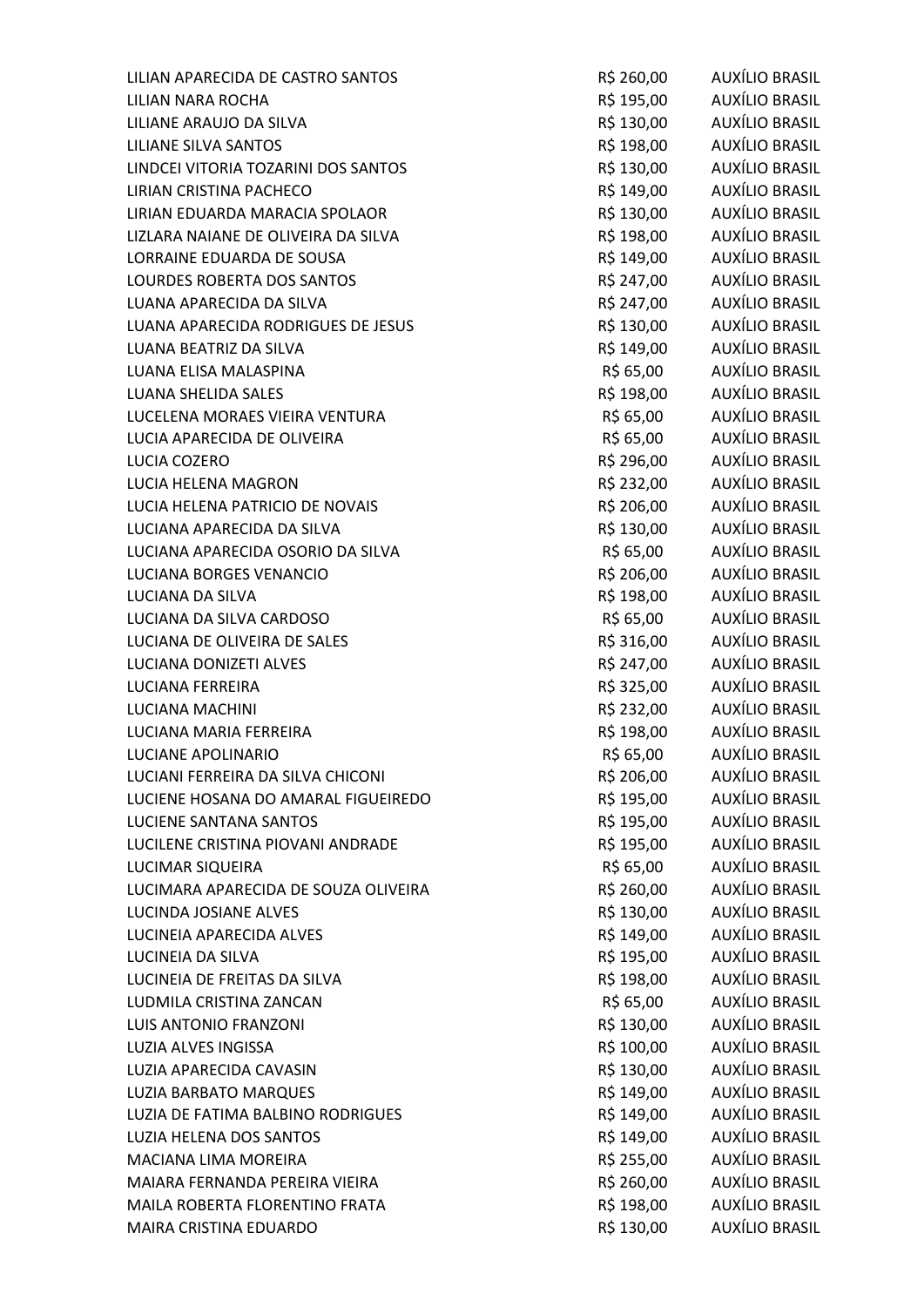| MANUELA DA COSTA SOUSA                  | R\$ 260,00 | <b>AUXÍLIO BRASIL</b> |
|-----------------------------------------|------------|-----------------------|
| MARA PALHANO DE GOES JESUS              | R\$ 157,00 | AUXÍLIO BRASIL        |
| MARCELA APARECIDA CANDIDO               | R\$ 260,00 | AUXÍLIO BRASIL        |
| MARCELA CRISTINA BRAZIL SILVEIRA        | R\$ 198,00 | <b>AUXÍLIO BRASIL</b> |
| MARCELA DOS SANTOS RAMOS DO NASCIMENTO  | R\$ 65,00  | <b>AUXÍLIO BRASIL</b> |
| MARCELA ELISA DE SOUZA                  | R\$ 149,00 | <b>AUXÍLIO BRASIL</b> |
| MARCELA MARIA ALVES FERRARI             | R\$ 130,00 | AUXÍLIO BRASIL        |
| MARCIA APARECIDA DA COSTA FERREIRA      | R\$ 65,00  | AUXÍLIO BRASIL        |
| MARCIA APARECIDA DE SOUSA DA SILVA      | R\$ 198,00 | <b>AUXÍLIO BRASIL</b> |
| MARCIA BARRETO DA SILVA SANTANA         | R\$ 149,00 | AUXÍLIO BRASIL        |
| MARCIA CAROLINE DA SILVA SANTOS         | R\$ 65,00  | <b>AUXÍLIO BRASIL</b> |
| MARCIA CRISTINA DE OLIVEIRA             | R\$ 214,00 | <b>AUXÍLIO BRASIL</b> |
| <b>MARCIA LOPES DOS SANTOS</b>          | R\$ 149,00 | <b>AUXÍLIO BRASIL</b> |
| MARCIA MICAELLI DE LIMA SANTOS SIQUEIRA | R\$ 149,00 | AUXÍLIO BRASIL        |
| MARCIA PEREIRA DE OLIVEIRA              | R\$ 247,00 | <b>AUXÍLIO BRASIL</b> |
| MARCIO JOSE DA SILVA SANTOS             | R\$ 195,00 | <b>AUXÍLIO BRASIL</b> |
| <b>MARCONI KOTONO</b>                   | R\$ 390,00 | <b>AUXÍLIO BRASIL</b> |
| <b>MARFISA DE PAULA</b>                 | R\$ 130,00 | <b>AUXÍLIO BRASIL</b> |
| MARIA ADRIANA DA COSTA                  | R\$ 198,00 | <b>AUXÍLIO BRASIL</b> |
| MARIA ANA MEDEIROS SORIANO              | R\$ 325,00 | <b>AUXÍLIO BRASIL</b> |
| MARIA ANTONIA DE OLIVEIRA               | R\$ 65,00  | AUXÍLIO BRASIL        |
| MARIA APARECIDA DE PAULA ARANTES        | R\$ 65,00  | AUXÍLIO BRASIL        |
| MARIA APARECIDA FERRAREZ                | R\$ 198,00 | <b>AUXÍLIO BRASIL</b> |
| MARIA APARECIDA PEREIRA DE BRITO        | R\$ 110,00 | <b>AUXÍLIO BRASIL</b> |
| MARIA APARECIDA PEREIRA DOS SANTOS      | R\$ 360,00 | AUXÍLIO BRASIL        |
| MARIA APARECIDA REIS DE CAMPOS          | R\$ 198,00 | AUXÍLIO BRASIL        |
| MARIA APARECIDA RODRIGUES TOZARINI      | R\$ 140,00 | <b>AUXÍLIO BRASIL</b> |
| MARIA APARECIDA TOZARINI                | R\$ 100,00 | <b>AUXÍLIO BRASIL</b> |
| MARIA CAROLINE PAIVA DOS SANTOS         | R\$ 130,00 | <b>AUXÍLIO BRASIL</b> |
| MARIA CATARINA DA ROCHA SANTOS          | R\$ 130,00 | <b>AUXÍLIO BRASIL</b> |
| MARIA CICERA SILVA ALVES                | R\$ 100,00 | <b>AUXÍLIO BRASIL</b> |
| <b>MARIA CRISTIELE NUNES RODRIGUES</b>  | R\$ 65,00  | <b>AUXÍLIO BRASIL</b> |
| MARIA CRISTINA DOS SANTOS OLIVEIRA      | R\$ 65,00  | AUXÍLIO BRASIL        |
| MARIA DA GUIA DA SILVA SIQUEIRA         | R\$ 247,00 | AUXÍLIO BRASIL        |
| MARIA DA GUIA LUSTOSA SILVA             | R\$ 102,00 | <b>AUXÍLIO BRASIL</b> |
| MARIA DA GUIA ROCHA REZENDE BASTOS      | R\$ 130,00 | <b>AUXÍLIO BRASIL</b> |
| MARIA DAS DORES VICENTE FERREIRA        | R\$ 175,00 | <b>AUXÍLIO BRASIL</b> |
| MARIA DE FATIMA DE PAIVA BUENO          | R\$ 195,00 | <b>AUXÍLIO BRASIL</b> |
| MARIA DE FATIMA DOS SANTOS              | R\$ 157,00 | <b>AUXÍLIO BRASIL</b> |
| MARIA DE FATIMA REMUNDINI OLIVEIRA      | R\$ 157,00 | <b>AUXÍLIO BRASIL</b> |
| MARIA DE JESUS DA SILVA MOTA OLIVEIRA   | R\$ 149,00 | <b>AUXÍLIO BRASIL</b> |
| MARIA DE LOURDES DE SOUSA               | R\$ 100,00 | <b>AUXÍLIO BRASIL</b> |
| MARIA DE LOURDES DE SOUZA               | R\$ 101,00 | <b>AUXÍLIO BRASIL</b> |
| MARIA DE LOURDES QUEIROZ VIVEIROS       | R\$ 149,00 | AUXÍLIO BRASIL        |
| MARIA DE SOUZA VIEIRA                   | R\$ 206,00 | <b>AUXÍLIO BRASIL</b> |
| MARIA DO CARMO FERREIRA GOMES           | R\$ 65,00  | <b>AUXÍLIO BRASIL</b> |
| MARIA EDUARDA BARBOSA LOPES             | R\$ 130,00 | <b>AUXÍLIO BRASIL</b> |
| MARIA EDUARDA RODRIGUES ROSA            | R\$ 198,00 | <b>AUXÍLIO BRASIL</b> |
| <b>MARIA FABIANA MACHINI</b>            | R\$ 130,00 | <b>AUXÍLIO BRASIL</b> |
| MARIA FABIOLA BORGES SILVA              | R\$ 206,00 | <b>AUXÍLIO BRASIL</b> |
| MARIA FERNANDA SALLA                    | R\$ 130,00 | <b>AUXÍLIO BRASIL</b> |
| MARIA FRANCISCA SOUSA DOS SANTOS        | R\$ 130,00 | AUXÍLIO BRASIL        |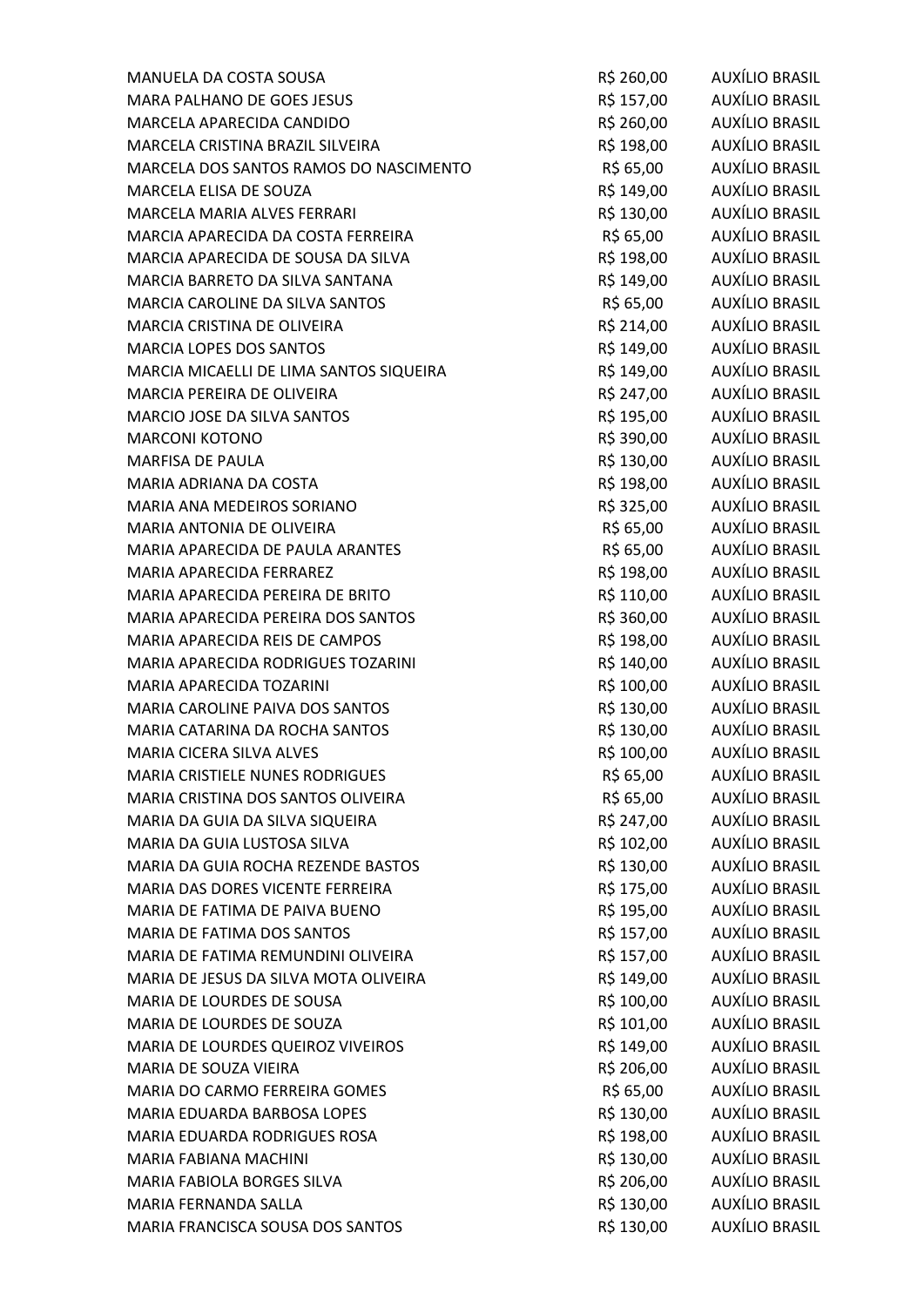| <b>MARIA HELENA MARTINS</b>          | R\$ 65,00  | AUXÍLIO BRASIL        |
|--------------------------------------|------------|-----------------------|
| <b>MARIA JOSE ABDON</b>              | R\$ 100,00 | <b>AUXÍLIO BRASIL</b> |
| MARIA JOSE DOS SANTOS                | R\$ 325,00 | AUXÍLIO BRASIL        |
| MARIA JOSE SILVA MACEDO              | R\$ 130,00 | <b>AUXÍLIO BRASIL</b> |
| MARIA LUCIA DA SILVA SANTOS          | R\$ 247,00 | <b>AUXÍLIO BRASIL</b> |
| MARIA LUCIA MIRANDA DOS REIS         | R\$ 198,00 | AUXÍLIO BRASIL        |
| MARIA LUCIENE CARDOSO                | R\$ 65,00  | AUXÍLIO BRASIL        |
| MARIA MARGARIDA SOARES DOS SANTOS    | R\$ 100,00 | AUXÍLIO BRASIL        |
| MARIA OSANA GOMES ALVES              | R\$ 198,00 | <b>AUXÍLIO BRASIL</b> |
| MARIA RAFAELA DOS SANTOS             | R\$ 296,00 | AUXÍLIO BRASIL        |
| MARIA RITA DE OLIVEIRA               | R\$ 260,00 | AUXÍLIO BRASIL        |
| MARIA SHIRLEI DE ALMEIDA             | R\$ 224,00 | AUXÍLIO BRASIL        |
| <b>MARIA SUELI GUILHERMITTI</b>      | R\$ 106,00 | AUXÍLIO BRASIL        |
| MARIA TANIA PEREIRA BORGES           | R\$ 130,00 | AUXÍLIO BRASIL        |
| MARIA THAYNARA BERNARDO DE MENDONCA  | R\$ 296,00 | AUXÍLIO BRASIL        |
| MARIAN LAIS DALPOGETO PAULINO        | R\$ 130,00 | AUXÍLIO BRASIL        |
| MARIANA APARECIDA DE MORAES          | R\$ 65,00  | AUXÍLIO BRASIL        |
| MARIANA CRISTINA FELICIANO           | R\$ 149,00 | AUXÍLIO BRASIL        |
| MARIANA DE LIMA                      | R\$ 198,00 | <b>AUXÍLIO BRASIL</b> |
| <b>MARIANA DOS SANTOS FARIA</b>      | R\$ 296,00 | <b>AUXÍLIO BRASIL</b> |
| MARIANA SANTOS PEREIRA               | R\$ 130,00 | AUXÍLIO BRASIL        |
| MARIANA XAVIER DO NASCIMENTO         | R\$ 130,00 | AUXÍLIO BRASIL        |
| <b>MARIANE PICAO</b>                 | R\$ 65,00  | <b>AUXÍLIO BRASIL</b> |
| <b>MARIANE SILVA BARROS</b>          | R\$ 198,00 | <b>AUXÍLIO BRASIL</b> |
| MARIANGELA SOUZA COSTA ROCHA         | R\$ 130,00 | AUXÍLIO BRASIL        |
| MARILDA DONIZETI GIMENES FERREIRA    | R\$ 100,00 | AUXÍLIO BRASIL        |
| <b>MARILENE PEREIRA DE BRITO</b>     | R\$ 106,00 | AUXÍLIO BRASIL        |
| MARILENE RUBIA DA ROCHA              | R\$ 149,00 | <b>AUXÍLIO BRASIL</b> |
| MARILIA APARECIDA PEREIRA DA SILVA   | R\$ 260,00 | AUXÍLIO BRASIL        |
| MARILZA DOS SANTOS MARCOLINO         | R\$ 325,00 | AUXÍLIO BRASIL        |
| MARINA SANTOS DE OLIVEIRA VICENTINI  | R\$ 130,00 | AUXÍLIO BRASIL        |
| MARINES DE SOUZA OLIVEIRA            | R\$ 195,00 | <b>AUXÍLIO BRASIL</b> |
| MARIO AUGUSTO GIACOMETO              | R\$ 130,00 | AUXÍLIO BRASIL        |
| <b>MARLEIDE DA SILVA</b>             | R\$ 206,00 | AUXÍLIO BRASIL        |
| MARLEIDE DOS SANTOS RIBEIRO          | R\$ 198,00 | <b>AUXÍLIO BRASIL</b> |
| MARLENE IRIS RODRIGUES DA SILVA      | R\$ 25,00  | <b>AUXÍLIO BRASIL</b> |
| <b>MARLI APARECIDA VICENTE</b>       | R\$ 195,00 | <b>AUXÍLIO BRASIL</b> |
| MARLUCIA BATISTA DO NASCIMENTO       | R\$ 65,00  | AUXÍLIO BRASIL        |
| <b>MARTA GARCIA</b>                  | R\$ 198,00 | AUXÍLIO BRASIL        |
| <b>MARTA REGINA HERMINIO</b>         | R\$ 65,00  | <b>AUXÍLIO BRASIL</b> |
| MAURA CRISTINA DA SILVA              | R\$ 100,00 | <b>AUXÍLIO BRASIL</b> |
| MAYLA CAROLINA DE OLIVEIRA           | R\$ 130,00 | <b>AUXÍLIO BRASIL</b> |
| <b>MEIBE AVELINO BORGES</b>          | R\$ 100,00 | AUXÍLIO BRASIL        |
| MICAELI APARECIDA ALEXANDRE FERREIRA | R\$ 25,00  | <b>AUXÍLIO BRASIL</b> |
| MICHELLE FRACAROLLI                  | R\$ 130,00 | <b>AUXÍLIO BRASIL</b> |
| MICHELY SANTOS LIMA                  | R\$ 260,00 | <b>AUXÍLIO BRASIL</b> |
| MIRELLA BARBARA ANDRADE ROSA         | R\$ 130,00 | <b>AUXÍLIO BRASIL</b> |
| MIRIAM CRISTINA DE SOUZA             | R\$ 260,00 | AUXÍLIO BRASIL        |
| MIRIAN APARECIDA AZEVEDO FERRANTI    | R\$ 455,00 | <b>AUXÍLIO BRASIL</b> |
| MIRIAN BATISTA DA SILVA              | R\$ 198,00 | <b>AUXÍLIO BRASIL</b> |
| MIRIANE BRAZIL PRIMO                 | R\$ 296,00 | <b>AUXÍLIO BRASIL</b> |
| MIRIELI LUZIA RAMOS XAVIER           | R\$ 198,00 | <b>AUXÍLIO BRASIL</b> |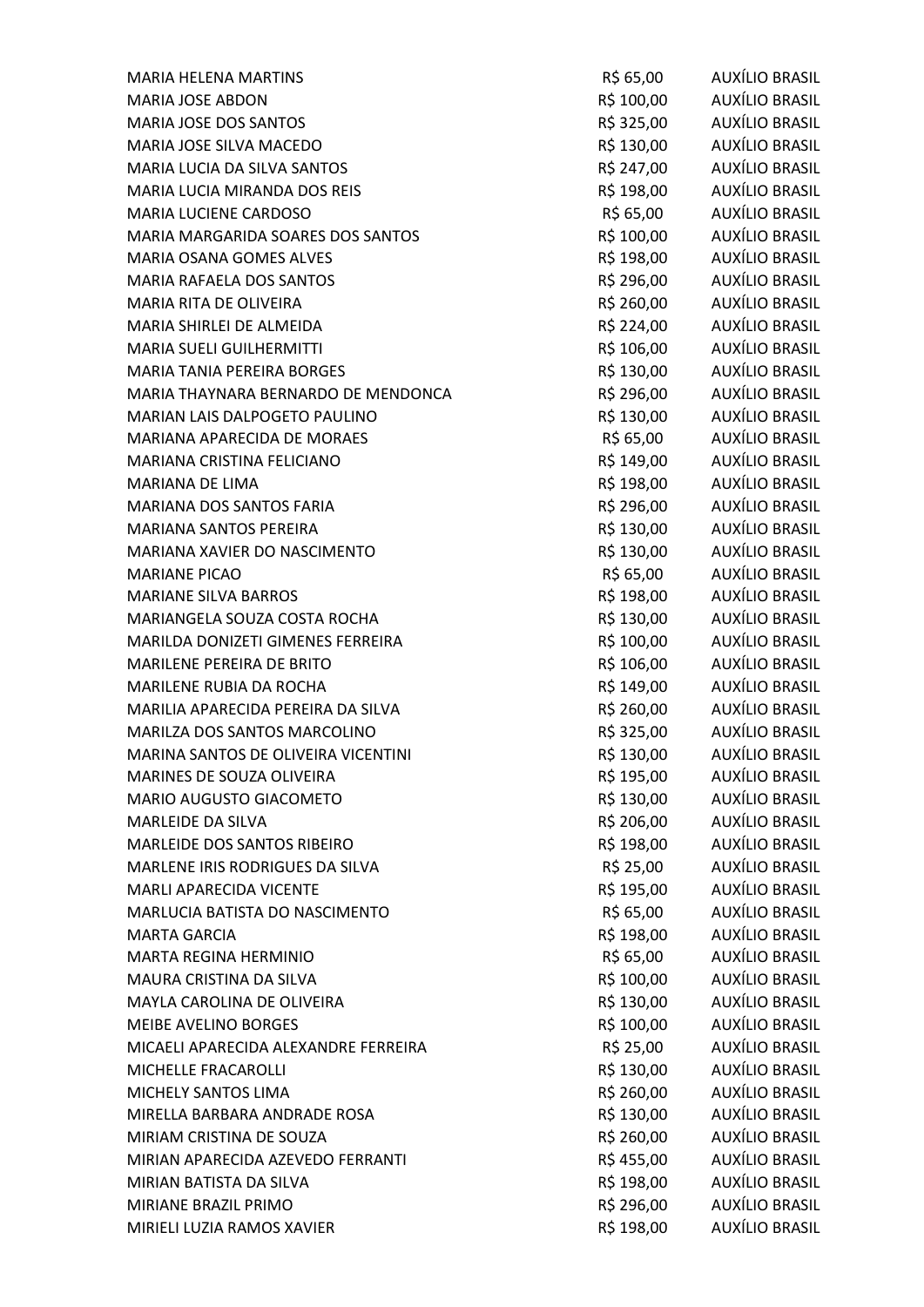| MISLAINE ROBERTA GARCIA NICESIO DE MORAIS      | R\$ 190,00 | <b>AUXÍLIO BRASIL</b> |
|------------------------------------------------|------------|-----------------------|
| MONICA ANDRADE DA SILVA                        | R\$ 206,00 | AUXÍLIO BRASIL        |
| MONICA BIANCA GONCALVES                        | R\$ 130,00 | AUXÍLIO BRASIL        |
| MONICA FERREIRA DA SILVA E SILVA               | R\$ 296,00 | <b>AUXÍLIO BRASIL</b> |
| MONICA LOURENCO DA SILVA                       | R\$ 165,00 | <b>AUXÍLIO BRASIL</b> |
| MONICA MAGALINI MASSON                         | R\$ 130,00 | <b>AUXÍLIO BRASIL</b> |
| MONICA SILVA PEREIRA                           | R\$ 345,00 | AUXÍLIO BRASIL        |
| MONIQUE RODRIGUES ROCHA                        | R\$ 260,00 | AUXÍLIO BRASIL        |
| MOZIARA NUNES DE SOUZA                         | R\$ 206,00 | <b>AUXÍLIO BRASIL</b> |
| MYAME FABIOLA PAULA JESUS DA SILVA             | R\$ 198,00 | AUXÍLIO BRASIL        |
| <b>NADIR RIBEIRO DOS SANTOS</b>                | R\$ 130,00 | <b>AUXÍLIO BRASIL</b> |
| NADYESCA NAIANA MOREIRA DE OLIVEIRA            | R\$ 84,00  | <b>AUXÍLIO BRASIL</b> |
| NAIARA CRISTINA DE JESUS                       | R\$ 195,00 | <b>AUXÍLIO BRASIL</b> |
| <b>NAIARA PEDRUCCI</b>                         | R\$ 65,00  | AUXÍLIO BRASIL        |
| NATALIA BORGHI DOS SANTOS                      | R\$ 195,00 | <b>AUXÍLIO BRASIL</b> |
| NATALIA CORDEIRO DA SILVA                      | R\$ 65,00  | <b>AUXÍLIO BRASIL</b> |
| NATALIA CRISTINA DESTIDO CESTARI               | R\$ 65,00  | <b>AUXÍLIO BRASIL</b> |
| NATALIA CRISTINA GUIMARAES DA SILVA            | R\$ 65,00  | <b>AUXÍLIO BRASIL</b> |
| NATALIA CRISTINA QUEIROZ DA SILVA              | R\$ 149,00 | <b>AUXÍLIO BRASIL</b> |
| NATALIA DE PAULA SOUZA                         | R\$ 325,00 | <b>AUXÍLIO BRASIL</b> |
| NATALIA FRANCIELI FERREIRA DA SILVA            | R\$ 198,00 | AUXÍLIO BRASIL        |
| NATALIA FRANCISCO DOS SANTOS TOLOI             | R\$ 198,00 | <b>AUXÍLIO BRASIL</b> |
| NATALIA JESSICA DA SILVEIRA MURALLIS           | R\$ 296,00 | <b>AUXÍLIO BRASIL</b> |
| NATALIA MARGARETE DOS REIS                     | R\$ 65,00  | <b>AUXÍLIO BRASIL</b> |
| NATALIA MIRIELEN TORRES                        | R\$ 198,00 | <b>AUXÍLIO BRASIL</b> |
| NATALIA YARA DOS SANTOS                        | R\$ 198,00 | AUXÍLIO BRASIL        |
| NATALINA DOS SANTOS SANTANA                    | R\$ 149,00 | AUXÍLIO BRASIL        |
| NATHALIA CESCON MARANTE                        | R\$ 65,00  | <b>AUXÍLIO BRASIL</b> |
| NATHALIA LAUANY BATISTA DO NASCIMENTO SIQUEIRA | R\$ 198,00 | AUXÍLIO BRASIL        |
| NATHALIE CRISTHINI MARTINS RODRIGUES           | R\$ 130,00 | <b>AUXÍLIO BRASIL</b> |
| <b>NELICE DE SOUSA RODRIGUES</b>               | R\$ 157,00 | <b>AUXÍLIO BRASIL</b> |
| <b>NERCI LUCIENE ALVES</b>                     | R\$ 198,00 | <b>AUXÍLIO BRASIL</b> |
| <b>NEUZA SATURNO</b>                           | R\$ 100,00 | <b>AUXÍLIO BRASIL</b> |
| NILMA APARECIDA OLIVEIRA SANTANA               | R\$ 65,00  | AUXÍLIO BRASIL        |
| NILZA DONIZETI BARBOSA                         | R\$ 149,00 | <b>AUXÍLIO BRASIL</b> |
| <b>OSVALDO EDUARDO</b>                         | R\$ 25,00  | <b>AUXÍLIO BRASIL</b> |
| PABLINE NATHANE MACHINI GOMES                  | R\$ 149,00 | <b>AUXÍLIO BRASIL</b> |
| PALOMA SOARES DA SILVA                         | R\$ 130,00 | <b>AUXÍLIO BRASIL</b> |
| PAMELA GLEICE DE JESUS GOMES SOARES            | R\$ 195,00 | <b>AUXÍLIO BRASIL</b> |
| PAMELA RENATA FERNANDES                        | R\$ 149,00 | <b>AUXÍLIO BRASIL</b> |
| PAOLA CRISTINA MARTINS MARQUES                 | R\$ 198,00 | AUXÍLIO BRASIL        |
| PAOLA INA ARENAS CANDIDO VICENTINI             | R\$ 130,00 | <b>AUXÍLIO BRASIL</b> |
| PATRICIA APARECIDA SANTOS                      | R\$ 149,00 | <b>AUXÍLIO BRASIL</b> |
| PATRICIA BARBATO MARQUES                       | R\$ 195,00 | <b>AUXÍLIO BRASIL</b> |
| PATRICIA BATISTA DE SIQUEIRA                   | R\$ 198,00 | <b>AUXÍLIO BRASIL</b> |
| PATRICIA CRISTINA DE OLIVEIRA LOPES            | R\$ 141,00 | <b>AUXÍLIO BRASIL</b> |
| PATRICIA DE CASSIA STECCHINI                   | R\$ 247,00 | <b>AUXÍLIO BRASIL</b> |
| PATRICIA FERREIRA SOUSA                        | R\$ 195,00 | AUXÍLIO BRASIL        |
| PATRICIA HELENA MAGNI                          | R\$ 130,00 | <b>AUXÍLIO BRASIL</b> |
| PATRICIA HELENA OLIVEIRA                       | R\$ 65,00  | <b>AUXÍLIO BRASIL</b> |
| PATRICIA JANAINA DE OLIVEIRA BARBOSA PIRES     | R\$ 65,00  | <b>AUXÍLIO BRASIL</b> |
| PATRICIA JOSIELI MARCARI DA COSTA              | R\$ 255,00 | <b>AUXÍLIO BRASIL</b> |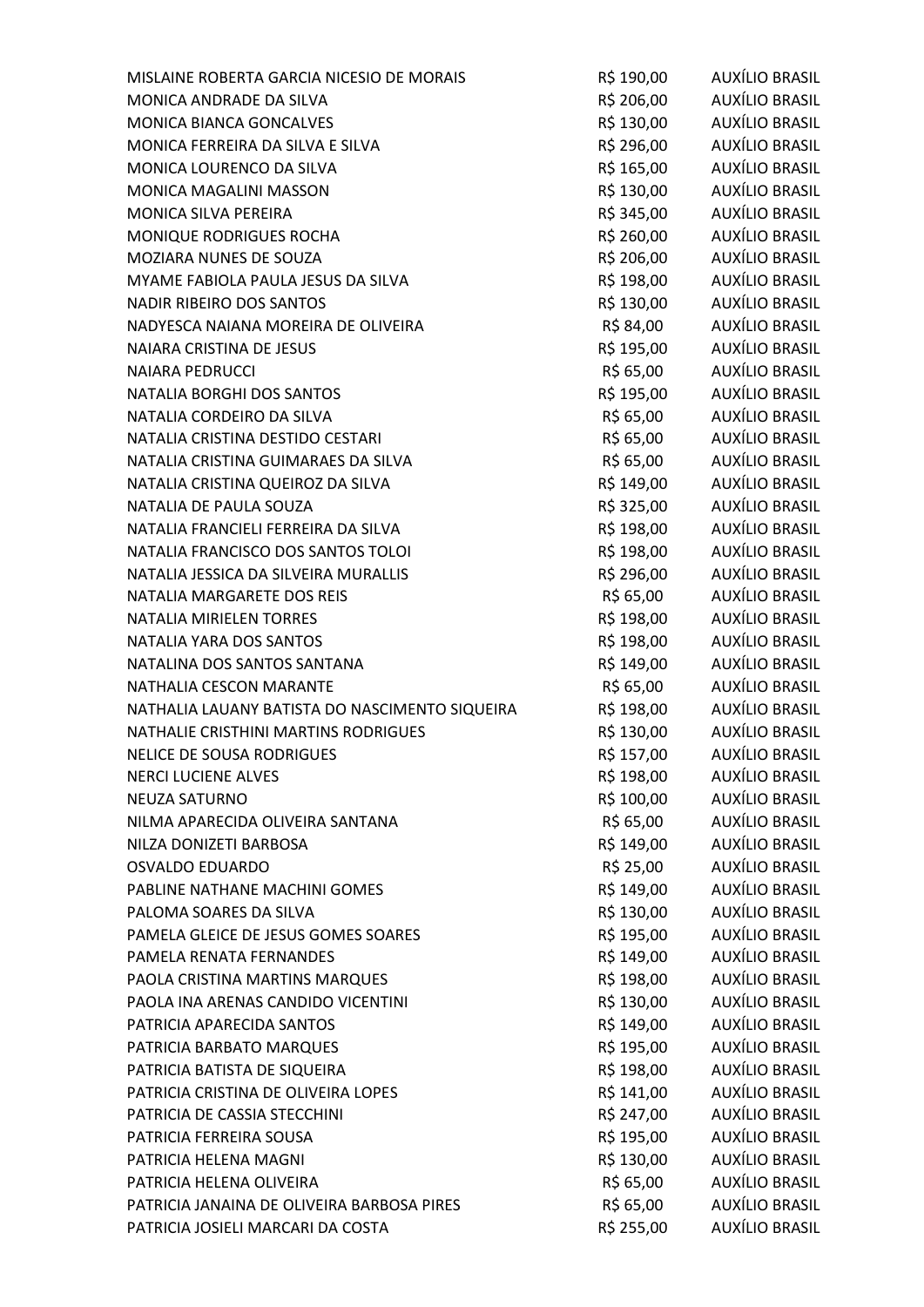| PATRICIA MACEDO                      | R\$ 325,00 | AUXÍLIO BRASIL        |
|--------------------------------------|------------|-----------------------|
| PAULA DOS REIS SANTOS                | R\$ 198,00 | AUXÍLIO BRASIL        |
| PERLA REJANE BENETTI ROSA            | R\$ 65,00  | AUXÍLIO BRASIL        |
| PRISCIELE DAMARIS GONCALVES          | R\$ 149,00 | <b>AUXÍLIO BRASIL</b> |
| PRISCILA REGINA BRAGA                | R\$ 206,00 | <b>AUXÍLIO BRASIL</b> |
| PRISCILA SOARES TOLOI                | R\$ 130,00 | AUXÍLIO BRASIL        |
| PRISLAINE CARVALHO GOMES             | R\$ 115,00 | AUXÍLIO BRASIL        |
| RAFAELA DE SOUSA                     | R\$ 195,00 | AUXÍLIO BRASIL        |
| RAFAELA FARIAS DA ROCHA              | R\$ 149,00 | <b>AUXÍLIO BRASIL</b> |
| RAFAELA PATRICIA FERREIRA DA SILVA   | R\$ 260,00 | <b>AUXÍLIO BRASIL</b> |
| RAISSA EDUARDA FIGUEIREDO DOS SANTOS | R\$ 195,00 | AUXÍLIO BRASIL        |
| RAQUELINE ALVES DA SILVA             | R\$ 130,00 | AUXÍLIO BRASIL        |
| RAYSSA DA SILVA BEZERRA              | R\$ 260,00 | AUXÍLIO BRASIL        |
| REGIANE APARECIDA CHICONI DA SILVA   | R\$ 157,00 | <b>AUXÍLIO BRASIL</b> |
| REGIANE DONIZETI MARTINS             | R\$ 65,00  | AUXÍLIO BRASIL        |
| REGINA CELIA FRATA                   | R\$ 100,00 | AUXÍLIO BRASIL        |
| REGINA CRISTINA TEODORO DE OLIVEIRA  | R\$ 232,00 | AUXÍLIO BRASIL        |
| <b>REGINA ISABEL MACHADO</b>         | R\$ 198,00 | <b>AUXÍLIO BRASIL</b> |
| REGINA MARTINS DOS SANTOS            | R\$ 198,00 | <b>AUXÍLIO BRASIL</b> |
| <b>REGINA MAURA SAVERI</b>           | R\$ 100,00 | AUXÍLIO BRASIL        |
| REGINALDO DOS SANTOS                 | R\$ 106,00 | AUXÍLIO BRASIL        |
| RENATA CRISTINA VILA VIEIRA          | R\$ 195,00 | AUXÍLIO BRASIL        |
| RENATA DONIZETI NETO                 | R\$ 130,00 | <b>AUXÍLIO BRASIL</b> |
| RENATA VALENTIM DOS SANTOS           | R\$ 130,00 | <b>AUXÍLIO BRASIL</b> |
| RIANE THAIS ALVES BARBOSA            | R\$ 198,00 | AUXÍLIO BRASIL        |
| RITA ANTONIA RODRIGUES               | R\$ 149,00 | AUXÍLIO BRASIL        |
| RITA APARECIDA DE OLIVEIRA           | R\$ 130,00 | AUXÍLIO BRASIL        |
| RITA CRISTINA FEITOZA QUITERA        | R\$ 260,00 | <b>AUXÍLIO BRASIL</b> |
| ROBERTA CHICONI                      | R\$ 157,00 | AUXÍLIO BRASIL        |
| ROBERTA CRISTINA EVANGELHISTA        | R\$ 149,00 | AUXÍLIO BRASIL        |
| ROBERTA CRISTINA PIZZA DOS SANTOS    | R\$ 224,00 | <b>AUXÍLIO BRASIL</b> |
| ROBERTA ERIKA SILVA                  | R\$ 65,00  | <b>AUXÍLIO BRASIL</b> |
| ROBERTA FABIANA SOARES               | R\$ 130,00 | <b>AUXÍLIO BRASIL</b> |
| ROBERTO ALVES DA SILVA               | R\$ 106,00 | AUXÍLIO BRASIL        |
| ROSANA DOS SANTOS DA SILVA           | R\$ 260,00 | <b>AUXÍLIO BRASIL</b> |
| ROSANA QUINTINO DA SILVA             | R\$ 198,00 | <b>AUXÍLIO BRASIL</b> |
| ROSANA UCHOA DOS SANTOS DE SOUSA     | R\$ 195,00 | AUXÍLIO BRASIL        |
| ROSANGELA DOS SANTOS MARCOLINO       | R\$ 130,00 | AUXÍLIO BRASIL        |
| ROSANGELA LUIZA MARTINS              | R\$ 130,00 | <b>AUXÍLIO BRASIL</b> |
| ROSANGELA RAMOS DE OLIVEIRA DE SOUZA | R\$ 65,00  | <b>AUXÍLIO BRASIL</b> |
| ROSANGELA SIDNEY DA SILVA RIBEIRO    | R\$ 65,00  | <b>AUXÍLIO BRASIL</b> |
| ROSANGELA SILVA EDUARDO              | R\$ 255,00 | <b>AUXÍLIO BRASIL</b> |
| ROSE ANGELICA GOMES                  | R\$ 157,00 | <b>AUXÍLIO BRASIL</b> |
| ROSEANE RODRIGUES DA SILVA ALMEIDA   | R\$ 260,00 | <b>AUXÍLIO BRASIL</b> |
| ROSELAINE APARECIDA DE PAULA         | R\$ 198,00 | <b>AUXÍLIO BRASIL</b> |
| ROSELAINE APARECIDA GOMES ALVES      | R\$ 25,00  | <b>AUXÍLIO BRASIL</b> |
| ROSELEINE BARBOSA SANTOS             | R\$ 165,00 | <b>AUXÍLIO BRASIL</b> |
| ROSELI APARECIDA FERRAREZ            | R\$ 130,00 | AUXÍLIO BRASIL        |
| ROSELI LOPES DOS SANTOS MONTEIRO     | R\$ 26,00  | <b>AUXÍLIO BRASIL</b> |
| ROSEMEIRE CAVALIN GONCALVES          | R\$ 65,00  | <b>AUXÍLIO BRASIL</b> |
| ROSIANE APARECIDA CORADINI MARQUES   | R\$ 130,00 | <b>AUXÍLIO BRASIL</b> |
| ROSIANE PEREIRA SILVA                | R\$ 195,00 | <b>AUXÍLIO BRASIL</b> |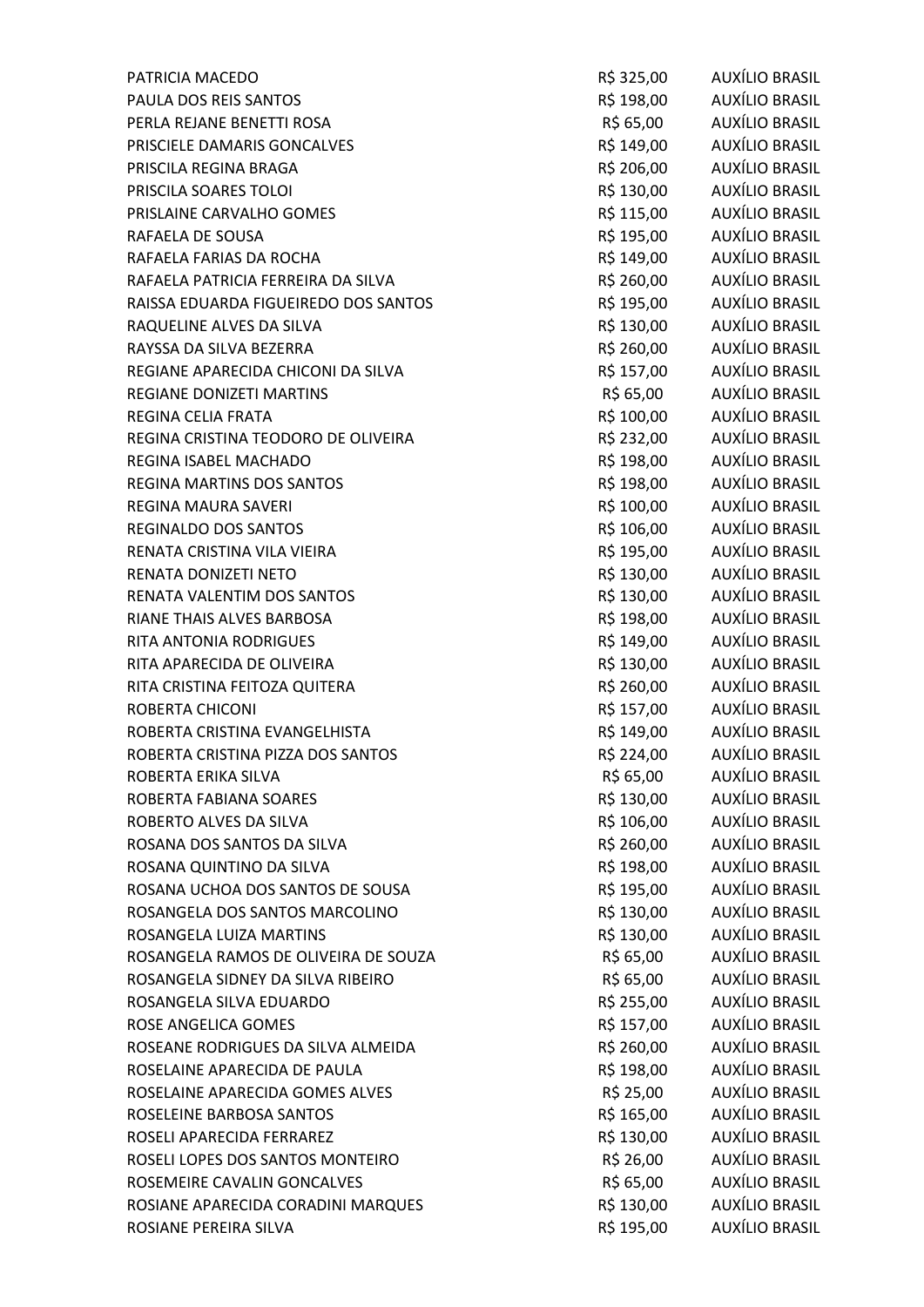| ROSICLEIDE VIANA DA SILVA              | R\$ 130,00 | <b>AUXÍLIO BRASIL</b> |
|----------------------------------------|------------|-----------------------|
| ROSICLER PERPETUA MACIEL TEODORO       | R\$ 130,00 | AUXÍLIO BRASIL        |
| ROSICLEUDE GOMES DE MOURA              | R\$ 65,00  | AUXÍLIO BRASIL        |
| ROSILENE BARBOSA FERREIRA              | R\$ 198,00 | <b>AUXÍLIO BRASIL</b> |
| ROSILENE OLIVEIRA DA SILVA             | R\$ 247,00 | <b>AUXÍLIO BRASIL</b> |
| ROSIMEIRE PINHEIRO DA SILVA BARBOSA    | R\$ 65,00  | AUXÍLIO BRASIL        |
| ROSIMERY BATISTA DA SILVA              | R\$ 130,00 | AUXÍLIO BRASIL        |
| ROSINEIDE IRINEU DA SILVA              | R\$ 255,00 | <b>AUXÍLIO BRASIL</b> |
| RUTINEIA TIZO                          | R\$ 106,00 | <b>AUXÍLIO BRASIL</b> |
| SABRINA DA SILVA TEIXEIRA              | R\$ 247,00 | AUXÍLIO BRASIL        |
| SABRINA GIOVANA DOS SANTOS             | R\$ 260,00 | <b>AUXÍLIO BRASIL</b> |
| SABRINA LUZIA MARTINS                  | R\$ 247,00 | <b>AUXÍLIO BRASIL</b> |
| SANDRA DANIELA BARTHOLOMEU             | R\$ 304,00 | AUXÍLIO BRASIL        |
| SANDRA PATRICIA BARBOSA                | R\$ 84,00  | AUXÍLIO BRASIL        |
| SANDRA REGINA FERREIRA DE SENNA        | R\$ 130,00 | AUXÍLIO BRASIL        |
| SANDY LETICIA GUIMARAES DA SILVA       | R\$ 198,00 | <b>AUXÍLIO BRASIL</b> |
| SANTINA APARECIDA DE AQUINO            | R\$ 206,00 | <b>AUXÍLIO BRASIL</b> |
| SANTINA LIMA RIBEIRO AMERICO           | R\$ 65,00  | <b>AUXÍLIO BRASIL</b> |
| SARA BRAZ DE OLIVEIRA                  | R\$ 198,00 | <b>AUXÍLIO BRASIL</b> |
| SARA CRISTINA DE SOUZA                 | R\$ 130,00 | <b>AUXÍLIO BRASIL</b> |
| <b>SARA MARTINS</b>                    | R\$ 198,00 | AUXÍLIO BRASIL        |
| <b>SARA SANTANA TORRES</b>             | R\$ 247,00 | AUXÍLIO BRASIL        |
| SELMA MARIA TEODORO                    | R\$ 198,00 | <b>AUXÍLIO BRASIL</b> |
| SHAIANE STEPHANIE DOS SANTOS LIMA      | R\$ 149,00 | <b>AUXÍLIO BRASIL</b> |
| SHEILA FABIANA DE MORAES               | R\$ 130,00 | AUXÍLIO BRASIL        |
| SHIRLAYANA CUTRIM REIS                 | R\$ 130,00 | AUXÍLIO BRASIL        |
| SIDALVA PEREIRA DOS SANTOS             | R\$ 247,00 | AUXÍLIO BRASIL        |
| SILVANA APARECIDA REIS                 | R\$ 198,00 | <b>AUXÍLIO BRASIL</b> |
| SILVANE DO NASCIMENTO DA ROCHA         | R\$ 260,00 | AUXÍLIO BRASIL        |
| SILVIA HELENA JERONIMO REATO           | R\$ 130,00 | AUXÍLIO BRASIL        |
| SILVIA HELENA VALENTIM DOS SANTOS      | R\$ 260,00 | <b>AUXÍLIO BRASIL</b> |
| SILVONETE SOUSA PAES                   | R\$ 260,00 | <b>AUXÍLIO BRASIL</b> |
| SIMONE APARECIDA BARBOSA               | R\$ 206,00 | AUXÍLIO BRASIL        |
| SIMONE DE CASSIA LUCRECIO              | R\$ 100,00 | AUXÍLIO BRASIL        |
| SIMONE LIMA ARAUJO                     | R\$ 263,00 | <b>AUXÍLIO BRASIL</b> |
| SIMONE MARIA RODRIGUES DA SILVA        | R\$ 130,00 | <b>AUXÍLIO BRASIL</b> |
| SIMONE MARJURIE REIMUNDINI DE OLIVEIRA | R\$ 65,00  | <b>AUXÍLIO BRASIL</b> |
| SIMONE RODRIGUES BARBOSA               | R\$ 247,00 | <b>AUXÍLIO BRASIL</b> |
| SIMONE ROSANA DA SILVA                 | R\$ 260,00 | <b>AUXÍLIO BRASIL</b> |
| SIRLEI CRISTINA PEREIRA                | R\$ 149,00 | <b>AUXÍLIO BRASIL</b> |
| SOLANGE DA SILVA PAULA                 | R\$ 260,00 | AUXÍLIO BRASIL        |
| SOLANGE DE OLIVEIRA SILVA              | R\$ 195,00 | <b>AUXÍLIO BRASIL</b> |
| SONIA CRISTINA BARBOSA                 | R\$ 249,00 | <b>AUXÍLIO BRASIL</b> |
| SONIA CRISTINA CARDOSO                 | R\$ 65,00  | <b>AUXÍLIO BRASIL</b> |
| SONIA DE PAULA DA SILVA GOMES          | R\$ 247,00 | <b>AUXÍLIO BRASIL</b> |
| SONIA DONIZETI PASQUALIN BARBOSA       | R\$ 224,00 | <b>AUXÍLIO BRASIL</b> |
| SONIA RODRIGUES BARBOSA                | R\$ 195,00 | <b>AUXÍLIO BRASIL</b> |
| STEFANI LORRANE DOS SANTOS CANDIDO     | R\$ 130,00 | <b>AUXÍLIO BRASIL</b> |
| STEFANI RAINHA DA SILVA CACHOEIRA      | R\$ 65,00  | <b>AUXÍLIO BRASIL</b> |
| STEFANY DA SILVA FERREIRA              | R\$ 247,00 | <b>AUXÍLIO BRASIL</b> |
| SUELI DE LIMA MARQUES                  | R\$ 102,00 | <b>AUXÍLIO BRASIL</b> |
| SUSAMARA BARBOSA                       | R\$ 260,00 | AUXÍLIO BRASIL        |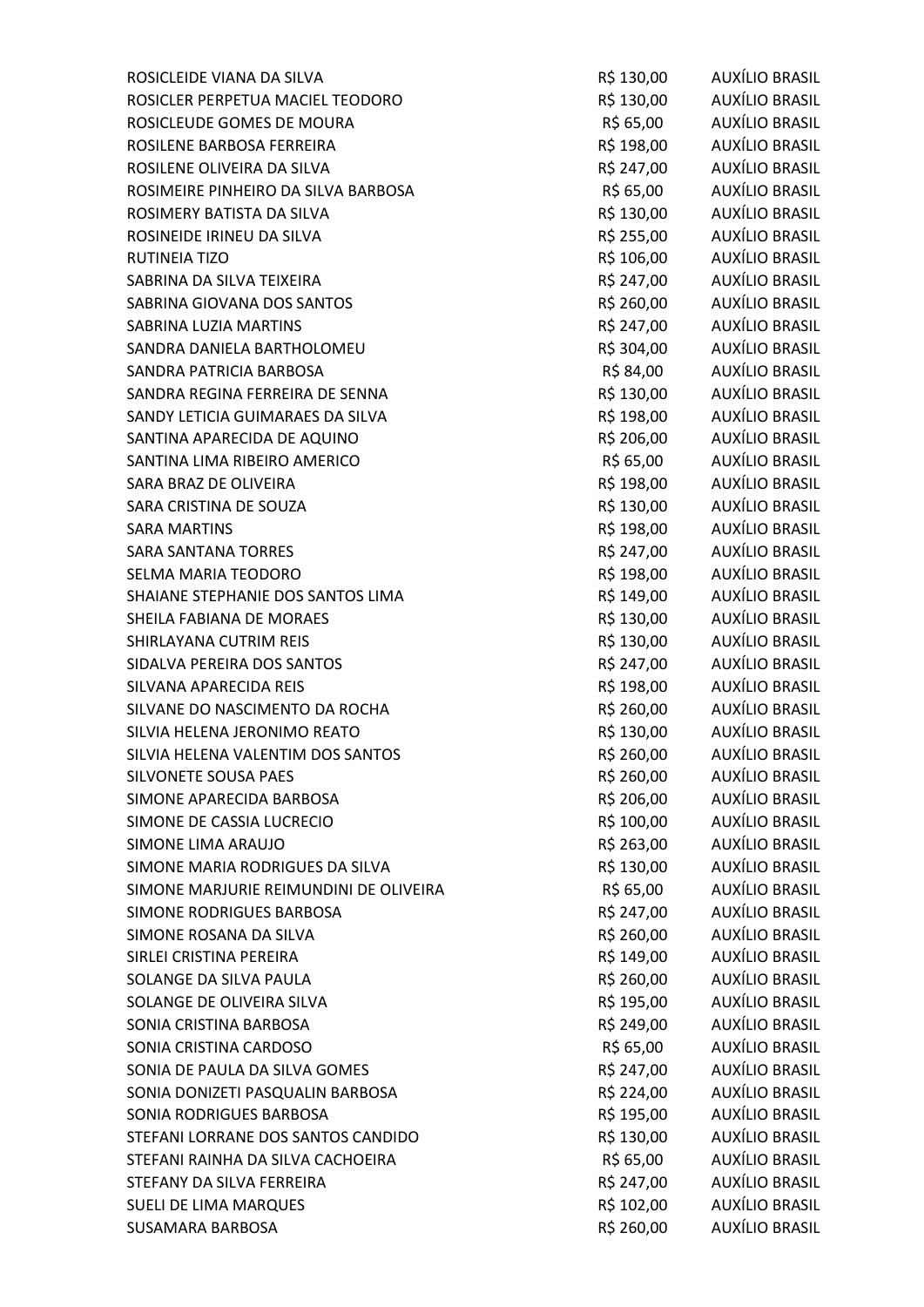| SUSANA APARECIDA DE FREITAS CARDOSO    | R\$ 260,00 | AUXÍLIO BRASIL        |
|----------------------------------------|------------|-----------------------|
| SUZANA BEZERRA UCHOA                   | R\$ 325,00 | AUXÍLIO BRASIL        |
| TAILA CRISTINA DE SOUZA GULLO          | R\$ 390,00 | AUXÍLIO BRASIL        |
| TAILA DANIELE DA SILVA MIRANDA         | R\$ 130,00 | AUXÍLIO BRASIL        |
| TAINA DOS SANTOS ALVES                 | R\$ 149,00 | <b>AUXÍLIO BRASIL</b> |
| TAINA ELOIZA MARTINS VICENTE           | R\$ 198,00 | AUXÍLIO BRASIL        |
| <b>TAINA FERREIRA</b>                  | R\$ 149,00 | AUXÍLIO BRASIL        |
| TAINA OLIVEIRA DA SILVA                | R\$ 149,00 | AUXÍLIO BRASIL        |
| TAINARA FERNANDA OLIVEIRA              | R\$ 130,00 | <b>AUXÍLIO BRASIL</b> |
| <b>TAINARA ROSA MARTINS</b>            | R\$ 130,00 | AUXÍLIO BRASIL        |
| TAIS CRISTINA DA SILVA OLIVEIRA        | R\$ 260,00 | AUXÍLIO BRASIL        |
| TAIS CRISTINA OLIVEIRA                 | R\$ 100,00 | AUXÍLIO BRASIL        |
| <b>TAIS LIDIANE BORGES</b>             | R\$ 247,00 | AUXÍLIO BRASIL        |
| TAIS MACEDO DE MOURA                   | R\$ 130,00 | AUXÍLIO BRASIL        |
| TAIS PAULA DE OLIVEIRA                 | R\$ 149,00 | AUXÍLIO BRASIL        |
| TAIS ROBERTA DA SILVA ROSSIN           | R\$ 130,00 | <b>AUXÍLIO BRASIL</b> |
| TALIANE CRISTINA MAGALINI PEREIRA      | R\$ 149,00 | AUXÍLIO BRASIL        |
| <b>TALITA GASPAR PEREIRA</b>           | R\$ 260,00 | <b>AUXÍLIO BRASIL</b> |
| TALITA VITORIA OLIVEIRA DA SILVA       | R\$ 260,00 | <b>AUXÍLIO BRASIL</b> |
| TAMARA CARDOSO DA SILVA                | R\$ 149,00 | AUXÍLIO BRASIL        |
| TAMARA CRISTINA LINO                   | R\$ 157,00 | AUXÍLIO BRASIL        |
| TAMARA LETICIA HENRIQUE DA SILVA       | R\$ 224,00 | AUXÍLIO BRASIL        |
| TAMARA THEODORO DE SOUZA               | R\$ 149,00 | <b>AUXÍLIO BRASIL</b> |
| <b>TAMARA TUANE DOS REIS</b>           | R\$ 325,00 | <b>AUXÍLIO BRASIL</b> |
| TAMIRES DA CONCEICAO SOARES PAULINO    | R\$ 130,00 | AUXÍLIO BRASIL        |
| TAMIRES DA SILVA ANTONIO               | R\$ 260,00 | AUXÍLIO BRASIL        |
| TAMIRES FRANCIELLI GALVANE BARTHOLOMEU | R\$ 130,00 | AUXÍLIO BRASIL        |
| <b>TAMIRIS FERNANDA DOS REIS</b>       | R\$ 260,00 | <b>AUXÍLIO BRASIL</b> |
| TAMIRIS PATRICIA CHICONI DA SILVA      | R\$ 130,00 | AUXÍLIO BRASIL        |
| TAMIRIS RIBEIRO INACIO DE AQUINO       | R\$ 100,00 | AUXÍLIO BRASIL        |
| TAMIRIS SOUZA E SILVA                  | R\$ 195,00 | <b>AUXÍLIO BRASIL</b> |
| <b>TANIA MARIA GONCALVES</b>           | R\$ 263,00 | AUXÍLIO BRASIL        |
| TANIA SILVA DE OLIVEIRA                | R\$ 130,00 | <b>AUXÍLIO BRASIL</b> |
| <b>TATIANA ALVES</b>                   | R\$ 149,00 | <b>AUXÍLIO BRASIL</b> |
| TATIANA APARECIDA GONCALVES            | R\$ 198,00 | <b>AUXÍLIO BRASIL</b> |
| TATIANA DA COSTA SOUSA SILVEIRA        | R\$ 296,00 | <b>AUXÍLIO BRASIL</b> |
| <b>TATIANA DA SILVA</b>                | R\$ 65,00  | <b>AUXÍLIO BRASIL</b> |
| <b>TATIANA MEDEIROS LIMA</b>           | R\$ 65,00  | <b>AUXÍLIO BRASIL</b> |
| TATIANE APARECIDA BATISTA              | R\$ 260,00 | <b>AUXÍLIO BRASIL</b> |
| TATIANE APARECIDA DE ALMEIDA           | R\$ 198,00 | AUXÍLIO BRASIL        |
| TATIANE APARECIDA DE ALMEIDA           | R\$ 325,00 | AUXÍLIO BRASIL        |
| TATIANE BARBOSA DA SILVA PELIS         | R\$ 65,00  | <b>AUXÍLIO BRASIL</b> |
| TATIANE BOTELHO DA SILVA               | R\$ 198,00 | AUXÍLIO BRASIL        |
| TATIANE CRISTINA PEREIRA VENTRESTI     | R\$ 195,00 | <b>AUXÍLIO BRASIL</b> |
| TATIANE CRISTINA VICENTINI             | R\$ 296,00 | <b>AUXÍLIO BRASIL</b> |
| <b>TATIANE DOS SANTOS LAGO</b>         | R\$ 247,00 | <b>AUXÍLIO BRASIL</b> |
| TATIANE LIMA DE MELO                   | R\$ 312,00 | <b>AUXÍLIO BRASIL</b> |
| TATIELE VITORIA ALEXANDRE RUBINATO     | R\$ 65,00  | AUXÍLIO BRASIL        |
| TAUANA APARECIDA DESTIDO               | R\$ 149,00 | <b>AUXÍLIO BRASIL</b> |
| TAUANA JULIA PEREIRA                   | R\$ 198,00 | <b>AUXÍLIO BRASIL</b> |
| <b>TAUANA MARTINS MARQUES</b>          | R\$ 65,00  | AUXÍLIO BRASIL        |
| TAUANE CAROLINE VICENTINI BORGES       | R\$ 198,00 | <b>AUXÍLIO BRASIL</b> |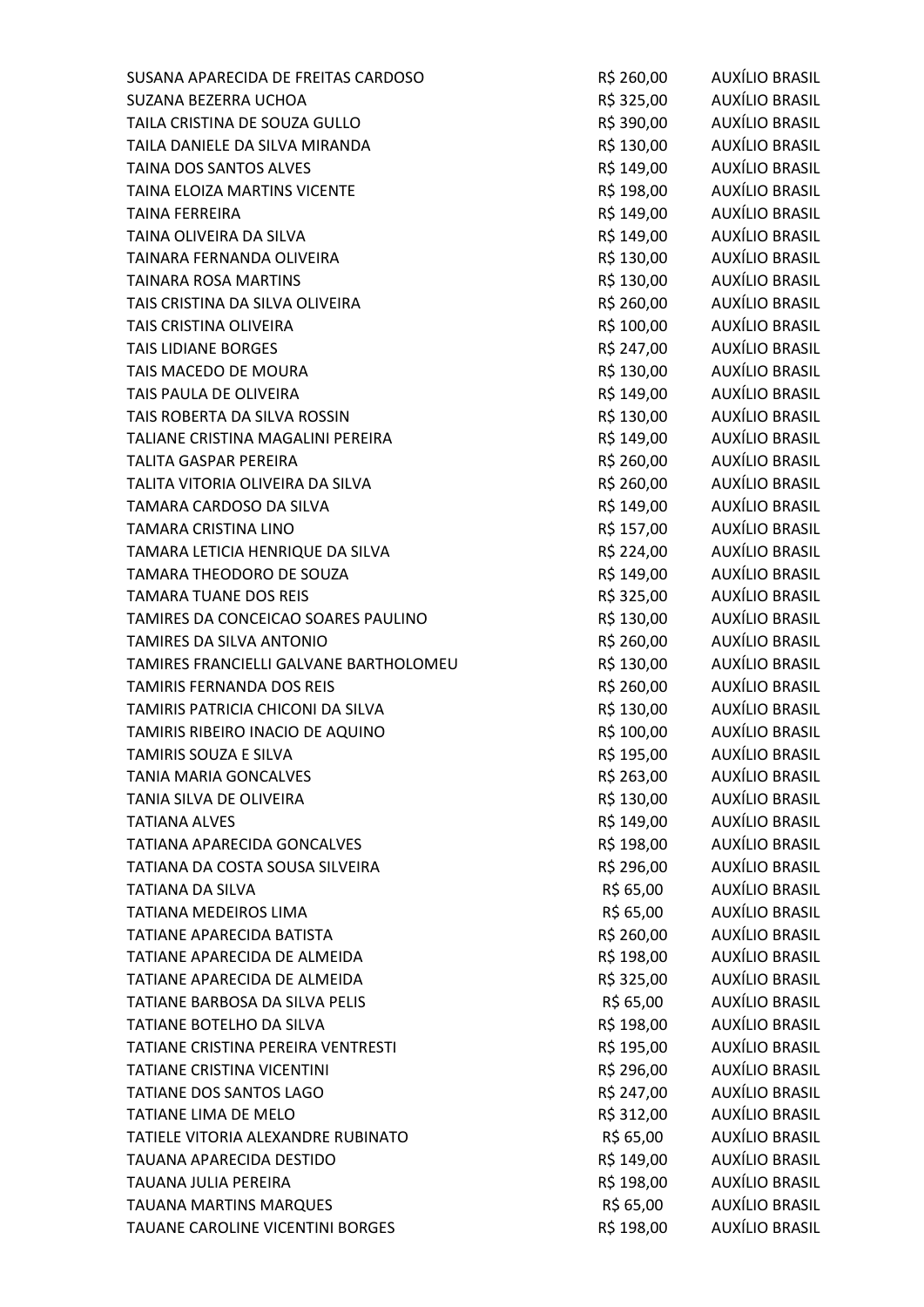| TAUANE CRISTINA MAGALINI PEREIRA           | R\$ 198,00 | AUXÍLIO BRASIL        |
|--------------------------------------------|------------|-----------------------|
| TAYNARA FRANCIELE PINHEIRO                 | R\$ 195,00 | <b>AUXÍLIO BRASIL</b> |
| TELMA DE FATIMA SILVA                      | R\$ 130,00 | AUXÍLIO BRASIL        |
| TEREZA CRISTINA DOS REIS TREVIZAN          | R\$ 65,00  | <b>AUXÍLIO BRASIL</b> |
| TEREZINHA DE JESUS GONCALVES DA SILVA      | R\$ 149,00 | <b>AUXÍLIO BRASIL</b> |
| THAINA MARIA ALVES                         | R\$ 198,00 | AUXÍLIO BRASIL        |
| THAIS DA SILVA ANTONIO                     | R\$ 198,00 | AUXÍLIO BRASIL        |
| THAIS MICHELLE GUSMAO DE OLIVEIRA          | R\$ 65,00  | AUXÍLIO BRASIL        |
| THAIS REBECA CASTRO DOS SANTOS             | R\$ 159,00 | <b>AUXÍLIO BRASIL</b> |
| THAIS SARTORE PERICINI CARDOSO             | R\$ 325,00 | <b>AUXÍLIO BRASIL</b> |
| <b>THAISA MAIRA ALVES</b>                  | R\$ 312,00 | AUXÍLIO BRASIL        |
| THALIA ARIADINE VENANCIO AMORIM            | R\$ 149,00 | AUXÍLIO BRASIL        |
| THALIA GABRIELA MASSON                     | R\$ 65,00  | AUXÍLIO BRASIL        |
| THAMARA XAVIER RUAS                        | R\$ 198,00 | <b>AUXÍLIO BRASIL</b> |
| THAUANY CRISTINE LEAO RODRIGUES            | R\$ 130,00 | AUXÍLIO BRASIL        |
| THAYENE DE ALMEIDA MARTINS                 | R\$ 149,00 | AUXÍLIO BRASIL        |
| THAYENE RIBEIRO DE MELO NASCIMENTO         | R\$ 130,00 | <b>AUXÍLIO BRASIL</b> |
| THAYLA LINO GONCALVES                      | R\$ 159,00 | <b>AUXÍLIO BRASIL</b> |
| THAYNA CRISTINA LINO GONCALVES             | R\$ 149,00 | <b>AUXÍLIO BRASIL</b> |
| THAYNA TEIXEIRA PEREIRA                    | R\$ 130,00 | AUXÍLIO BRASIL        |
| UDIMAR APARECIDO DA SILVA                  | R\$ 325,00 | AUXÍLIO BRASIL        |
| UIARA MACEDO LIMA                          | R\$ 206,00 | <b>AUXÍLIO BRASIL</b> |
| VALDERICIA AMORIM DE ASSIS                 | R\$ 65,00  | <b>AUXÍLIO BRASIL</b> |
| VALDIRENE AUGUSTA FERREIRA MELO            | R\$ 195,00 | <b>AUXÍLIO BRASIL</b> |
| <b>VALDIRENE PRISCO DOS REIS</b>           | R\$ 198,00 | AUXÍLIO BRASIL        |
| <b>VALERIA CRISTINA DOS SANTOS</b>         | R\$ 195,00 | <b>AUXÍLIO BRASIL</b> |
| VALERIA DO NASCIMENTO CUNHA                | R\$ 75,00  | AUXÍLIO BRASIL        |
| <b>VALERIA MARTINS DA SILVA</b>            | R\$ 157,00 | <b>AUXÍLIO BRASIL</b> |
| VALERIA PATRICIA MACHINI GOMES             | R\$ 149,00 | AUXÍLIO BRASIL        |
| VALQUIRIA APARECIDA DE OLIVEIRA            | R\$ 195,00 | AUXÍLIO BRASIL        |
| VANDA APARECIDA DE SOUZA                   | R\$ 198,00 | <b>AUXÍLIO BRASIL</b> |
| VANESSA APARECIDA BORTOLETO GALVAO         | R\$ 198,00 | AUXÍLIO BRASIL        |
| VANESSA APARECIDA DANIEL DO NASCIMENTO     | R\$ 195,00 | <b>AUXÍLIO BRASIL</b> |
| VANESSA APARECIDA DE OLIVEIRA              | R\$ 149,00 | AUXÍLIO BRASIL        |
| VANESSA APARECIDA MALACHIAS DA SILVA NUNES | R\$ 247,00 | <b>AUXÍLIO BRASIL</b> |
| VANESSA APARECIDA PIOLLA FELICIANO         | R\$ 198,00 | <b>AUXÍLIO BRASIL</b> |
| VANESSA CARDOSO DAVILA                     | R\$ 328,00 | <b>AUXÍLIO BRASIL</b> |
| <b>VANESSA CRISTINA MARTINS</b>            | R\$ 304,00 | <b>AUXÍLIO BRASIL</b> |
| VANESSA DE OLIVEIRA                        | R\$ 65,00  | AUXÍLIO BRASIL        |
| VANESSA DOS SANTOS DOURADO                 | R\$ 198,00 | <b>AUXÍLIO BRASIL</b> |
| VANESSA FERREIRA GOMES LOPES DOS SANTOS    | R\$ 325,00 | <b>AUXÍLIO BRASIL</b> |
| VANESSA GUIMARAES DA SILVA                 | R\$ 247,00 | <b>AUXÍLIO BRASIL</b> |
| VANESSA LILIANE DE CASTRO                  | R\$ 198,00 | <b>AUXÍLIO BRASIL</b> |
| VANESSA MARA DE OLIVEIRA DIAS              | R\$ 247,00 | <b>AUXÍLIO BRASIL</b> |
| <b>VANESSA MICHELE MALAGUTI</b>            | R\$ 195,00 | <b>AUXÍLIO BRASIL</b> |
| VANESSA PRISCO DOS REIS MARTINS            | R\$ 345,00 | <b>AUXÍLIO BRASIL</b> |
| VANESSA QUAGLIO FREIRIA FERREIRA           | R\$ 130,00 | <b>AUXÍLIO BRASIL</b> |
| VANIA MIRANDA DOS REIS                     | R\$ 149,00 | AUXÍLIO BRASIL        |
| VANIA ROSICLEIA GIMENEZ                    | R\$ 130,00 | <b>AUXÍLIO BRASIL</b> |
| VANUCIA DA SILVA ACIOLI                    | R\$ 198,00 | <b>AUXÍLIO BRASIL</b> |
| <b>VERA LUCIA MOROTI</b>                   | R\$ 65,00  | <b>AUXÍLIO BRASIL</b> |
| <b>VERONICA BORGES DE SOUZA</b>            | R\$ 195,00 | <b>AUXÍLIO BRASIL</b> |